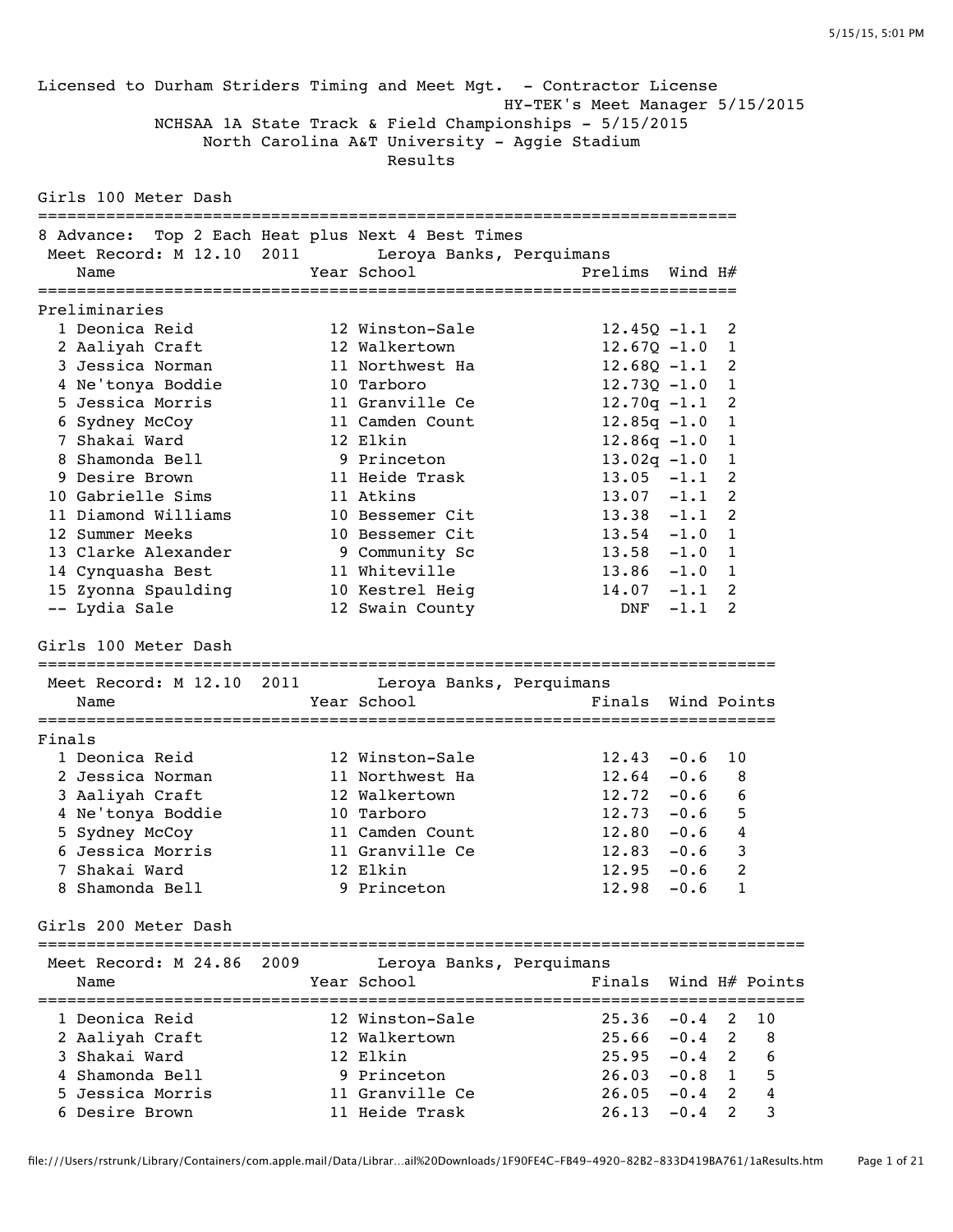| 7 Ne'tonya Boddie    | 10 Tarboro      | $26.22 - 0.4$ 2                             |
|----------------------|-----------------|---------------------------------------------|
| 8 Kylie Polsgrove    | 12 Avery County | $26.34 - 0.4$<br>$\overline{\phantom{0}}^2$ |
| 9 Jessica Norman     | 11 Northwest Ha | $26.58 - 0.8$<br>$\blacksquare$             |
| 10 Kennedi Gilliam   | 9 Walkertown    | $26.65 - 0.4$ 2                             |
| 11 Clarke Alexander  | 9 Community Sc  | $27.08 - 0.8$<br>$\overline{\phantom{0}}$   |
| 12 Maggie Burns      | 10 Swain County | $27.54 - 0.8$<br>$\blacksquare$             |
| 13 Leetasia Midgette | 10 Pamlico Coun | 27.71<br>$-0.8$<br>$\overline{\phantom{0}}$ |
| 14 Harleigh Lane     | 9 Robbinsville  | 28.28<br>$-0.8$<br>$\blacksquare$           |
| 15 Odassey McMillan  | 12 Whiteville   | 28.40<br>$-0.8$<br>$\blacksquare$           |
| 16 Zaria Mitchell    | 9 Pender        | 28.88<br>$-0.8$                             |

Girls 400 Meter Dash

| Name                  |  | Meet Record: M 56.28 2013 Reneazia Collins, Monroe<br>Year School | Finals  |                | H# Points      |
|-----------------------|--|-------------------------------------------------------------------|---------|----------------|----------------|
| 1 Shakai Ward         |  | 12 Elkin                                                          | 57.14   | 2              | 10             |
| 2 Asmara Lee          |  | 11 Queens Grant                                                   | 58.17   | 2              | 8              |
| 3 Desire Brown        |  | 11 Heide Trask                                                    | 58.26   | 2              | 6              |
| 4 Eden Phillips       |  | 9 Mitchell                                                        | 59.62   | 2              | 5              |
| 5 Madeline Mayfield   |  | 9 Mount Airy                                                      | 1:00.01 | $\overline{2}$ | 4              |
| 6 Maggie Burns        |  | 10 Swain County                                                   | 1:00.49 | 2              | 3              |
| 7 Rebecca Fesperman   |  | 10 Community Sc                                                   | 1:01.40 | 2              | $\overline{2}$ |
| 8 Eminey Redmond      |  | 9 Southside Hi                                                    | 1:02.31 | $\mathbf{1}$   |                |
| 9 Jarmeela Shaw       |  | 12 Lejeune                                                        | 1:02.92 | $\mathbf{1}$   |                |
| 10 Micaela Tumbarello |  | 12 Mount Airy                                                     | 1:04.12 | $\mathbf{1}$   |                |
| 11 Sierra Jordan      |  | 11 James Kenan                                                    | 1:04.32 | 1              |                |
| 12 Ashlyn Waldroup    |  | 10 Robbinsville                                                   | 1:04.80 | 1              |                |
| 13 Jessica Morris     |  | 11 Granville Ce                                                   | 1:05.00 | $\mathcal{L}$  |                |
| 14 Destiny Jones      |  | 11 Northside (1                                                   | 1:06.92 | 1              |                |
| 15 Markayla Ballard   |  | 10 Heide Trask                                                    | 1:07.21 | 1              |                |
| -- Shamonda Bell      |  | 9 Princeton                                                       | DNF     |                |                |

Girls 800 Meter Run

=======================================================================

| Meet Record: M 2:14.70 2011<br>Name | Chelsea Treadway, Swain<br>Year School | Finals   | Points         |
|-------------------------------------|----------------------------------------|----------|----------------|
| 1 Malia Ellington                   | 12 Community Sc                        | 2:12.26M | 10             |
| 2 Megan Perkins                     | 12 Community Sc                        | 2:21.71  | 8              |
| 3 Jo Snow                           | 9 Mount Airy                           | 2:22.47  | 6              |
| 4 Lynsey Hicks                      | 9 Swain County                         | 2:24.62  | 5              |
| 5 Meghan Lyall                      | 11 Alleghany                           | 2:32.55  | $\overline{4}$ |
| 6 Haley Thurston                    | 10 North Duplin                        | 2:33.88  | 3              |
| 7 Ashlyn Waldroup                   | 10 Robbinsville                        | 2:34.70  | $\overline{2}$ |
| 8 Ayana Dennis                      | 10 Queens Grant                        | 2:35.09  | $\mathbf{1}$   |
| 9 Morgan Cone                       | 9 North Stokes                         | 2:37.35  |                |
| 10 Karen Perez                      | 10 Ocracoke Hig                        | 2:41.83  |                |
| 11 Ivey Long                        | 11 Whiteville                          | 2:43.15  |                |
| 12 Genesis Orellana                 | 12 North Duplin                        | 2:46.20  |                |
| 13 Alanna Baker                     | 11 Lejeune                             | 2:47.52  |                |
| 14 Abigail Lewis                    | 11 Pender                              | 2:49.95  |                |
| -- Kathleen Burroughs               | 9 Granville Ce                         | DNF      |                |
| -- Nancy Walker                     | 12 Southside Hi                        | DNF      |                |
| Girls 1600 Meter Run                |                                        |          |                |

=======================================================================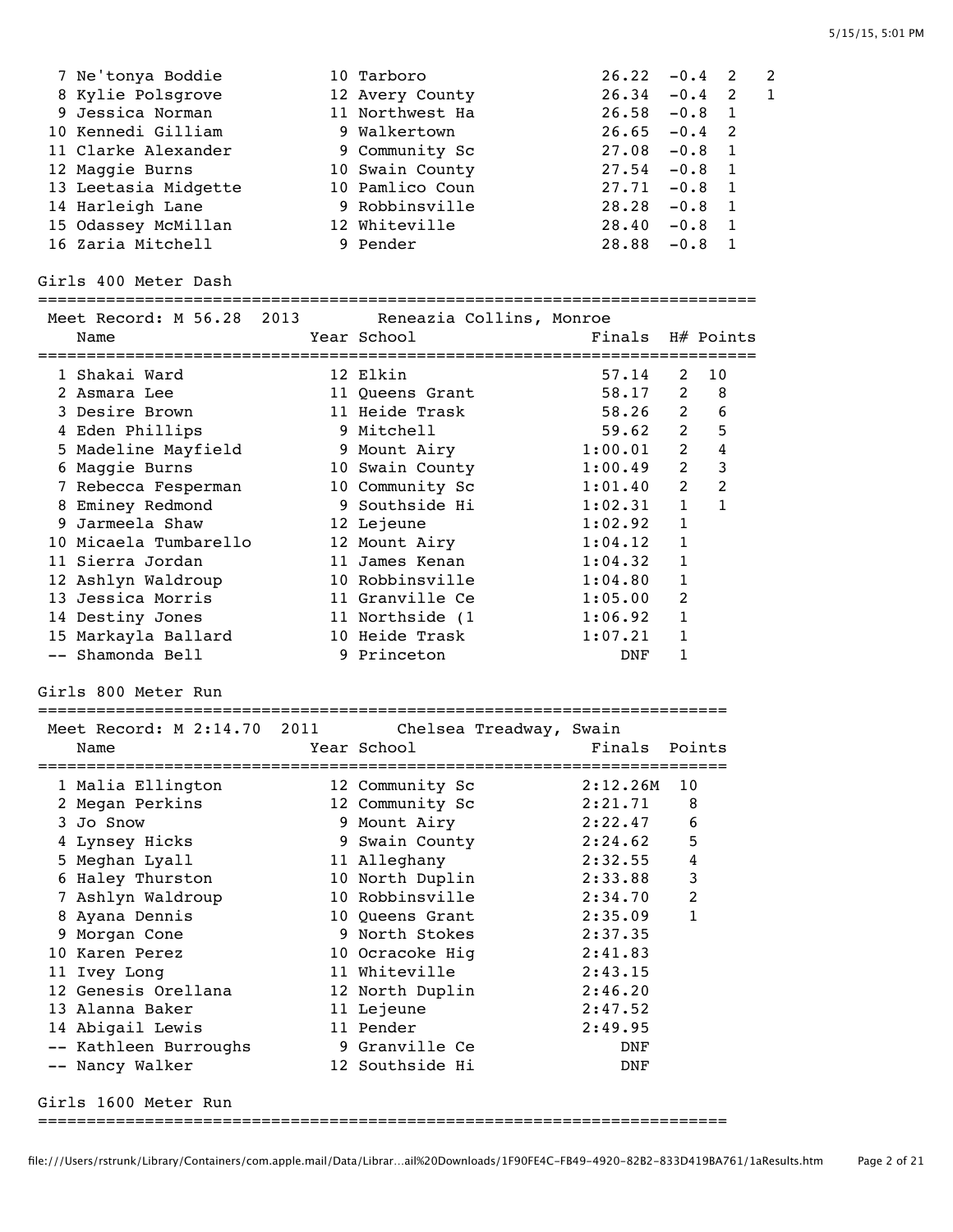| Meet Record: M 4:59.88 5/9/2014 Malia Ellington, Community School<br>Name | Year School                                   | Finals<br>================== | Points         |
|---------------------------------------------------------------------------|-----------------------------------------------|------------------------------|----------------|
| 1 Malia Ellington                                                         | 12 Community Sc                               | 5:04.85                      | 10             |
| 2 Shawnda Martin                                                          | 11 Robbinsville                               | 5:19.65                      | 8              |
| 3 Emma Pindur                                                             | 9 Swain County                                | 5:31.43                      | 6              |
| 4 Jo Snow                                                                 | 9 Mount Airy                                  | 5:32.44                      | 5              |
| 5 Sara Burkinshaw                                                         | 12 Pine Lake Pr                               | 5:38.59                      | 4              |
| 6 Hannah Cranford                                                         | 9 South Davids                                | 5:46.04                      | 3              |
| 7 Christy Witcher                                                         | 11 Raleigh Char                               | 5:49.76                      | $\overline{2}$ |
| 8 Karen Perez                                                             | 10 Ocracoke Hig                               | 5:50.61                      | 1              |
| 9 Grace Morningstar                                                       | 11 Whiteville                                 | 5:51.45                      |                |
| 10 Sarah Grace Johnson                                                    | 11 Bishop McGui                               | 5:53.81                      |                |
| 11 Michaela Tiffany                                                       | 11 Camden Count                               | 5:54.05                      |                |
| 12 Morgan Cook                                                            | 10 Walkertown                                 | 5:56.53                      |                |
| 13 Kathleen Burroughs                                                     | 9 Granville Ce                                | 6:04.36                      |                |
| 14 Kaylyn Norville                                                        | 11 Tarboro                                    | 6:14.81                      |                |
| 15 Abigail Lewis                                                          | 11 Pender                                     | 6:18.94                      |                |
| -- Haley Thurston                                                         | 10 North Duplin                               | DNF                          |                |
|                                                                           |                                               |                              |                |
| Meet Record: M 11:00.97 2002<br>Name                                      | Erika Schneble, Hendersonville<br>Year School | Finals                       | Points         |
|                                                                           |                                               |                              | 10             |
| 1 Malia Ellington<br>2 Shawnda Martin                                     | 12 Community Sc                               | 11:28.59                     | 8              |
| 3 Sara Burkinshaw                                                         | 11 Robbinsville                               | 11:43.71                     | 6              |
|                                                                           | 12 Pine Lake Pr                               | 12:00.99                     | 5              |
| 4 Shelby Hyatt                                                            | 11 Swain County<br>11 Camden Count            | 12:38.96                     | 4              |
| 5 Michaela Tiffany                                                        | 11 Whiteville                                 | 12:53.24<br>13:05.35         | 3              |
| 6 Grace Morningstar<br>7 Christy Witcher                                  | 11 Raleigh Char                               | 13:16.37                     | $\overline{2}$ |
| 8 Ashley Hinterleiter                                                     | 10 Hobbton High                               | 13:30.48                     | $\mathbf{1}$   |
| 9 Kelsey Kiser                                                            | 11 Gray Stone D                               | 13:37.39                     |                |
| 10 Kathleen Burroughs                                                     | 9 Granville Ce                                | 13:41.50                     |                |
| 11 Halee Ratcliff                                                         | 12 Mount Airy                                 | 13:42.80                     |                |
| 12 Christine Dudley                                                       | 11 Bishop McGui                               | 13:46.01                     |                |
| 13 Ashleigh Helms                                                         | 12 Union Academ                               | 14:15.55                     |                |
| 14 Megan Evans                                                            | 12 Princeton                                  | 14:48.48                     |                |
| 15 Keegan Wiggins                                                         | 11 Southside Hi                               | 15:10.54                     |                |
| Girls 100 Meter Hurdles<br>8 Advance:                                     | Top 2 Each Heat plus Next 4 Best Times        |                              |                |

| o Advance: Top Z Each Heat plus Next 4 Best Times<br>Meet Record: M 14.17 2001 Chandra Pulliam, Cummings<br>Name | Year School     | Prelims Wind H#  |                |
|------------------------------------------------------------------------------------------------------------------|-----------------|------------------|----------------|
| Preliminaries                                                                                                    |                 |                  |                |
| 1 Kylie Polsgrove                                                                                                | 12 Avery County | $15.410 - 1.1$ 2 |                |
| 2 Ashya Smith                                                                                                    | 10 Winston-Sale | $15.910 - 1.6$ 1 |                |
| 3 Marlee Peterson                                                                                                | 12 Camden Count | $16.590 - 1.6$ 1 |                |
| 4 Asia Henry                                                                                                     | 11 Union        | $16.840 - 1.1$ 2 |                |
| 5 Emma Frye                                                                                                      | 10 North Stokes | $17.10q - 1.1$ 2 |                |
| 6 Krystal Yelverton                                                                                              | 12 Rosewood     | $17.22q - 1.6$ 1 |                |
| 7 Kiara Greene                                                                                                   | 12 Riverside (1 | $17.29q - 1.6$ 1 |                |
| 8 Erica Griggs                                                                                                   | 11 Andrews      | $17.54q - 1.1$ 2 |                |
| 9 Abigail Miller                                                                                                 | 10 Lejeune      | $17.80 - 1.1$    | $\overline{2}$ |

file:///Users/rstrunk/Library/Containers/com.apple.mail/Data/Librar…ail%20Downloads/1F90FE4C-FB49-4920-82B2-833D419BA761/1aResults.htm Page 3 of 21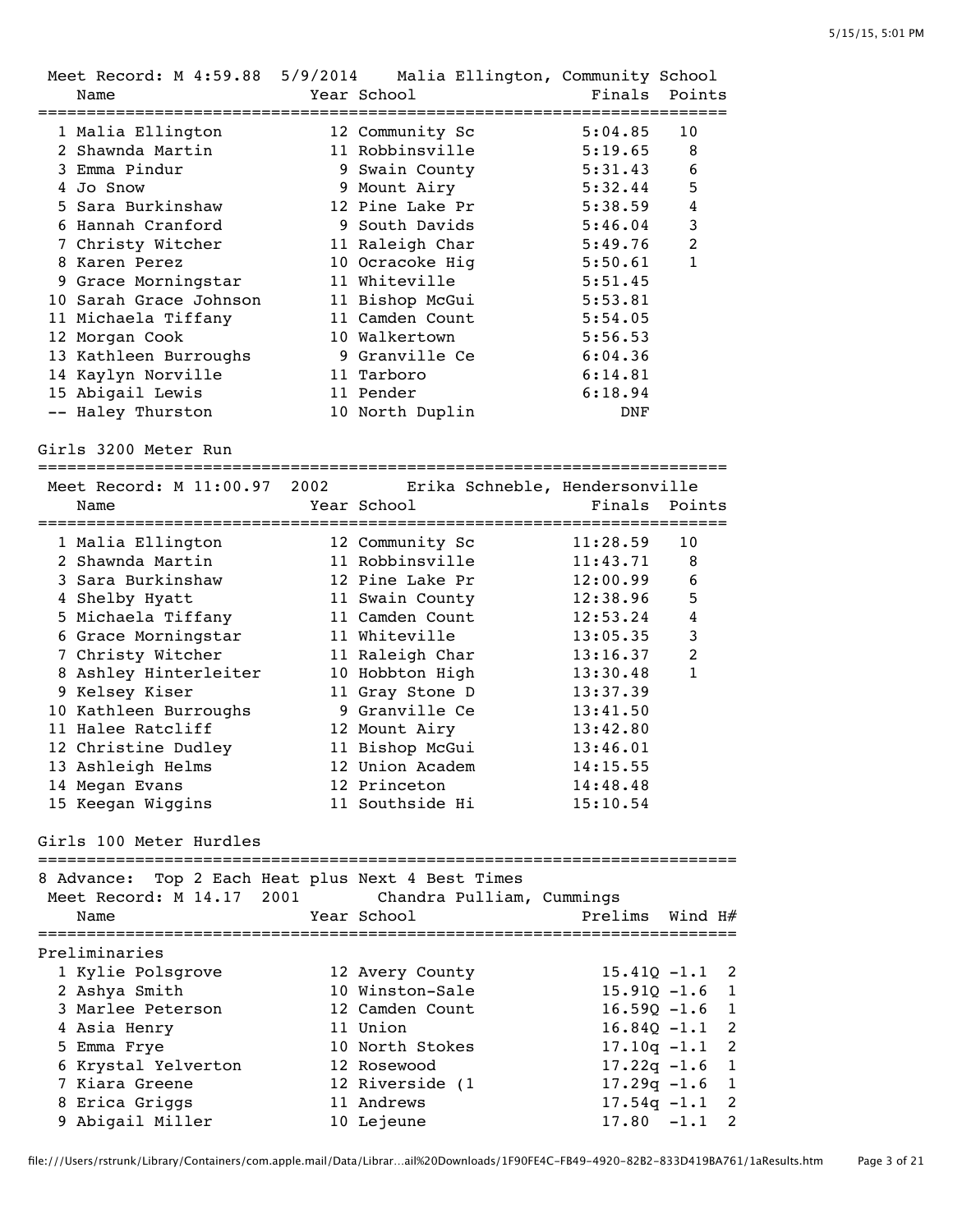10 Priscilla Gosnell 11 East Surry 17.85 -1.1 2 11 Emma Stroup 10 Murphy 17.90 -1.6 1 12 Elaine Hager 11 Raleigh Char 17.91 -1.6 1 13 Sarah Haynes 12 Murphy 18.69 -1.1 2 14 Kyra Corcoran 18.71 -1.1 2 15 Chelsea King 12 North Edgeco 19.87 -1.6 1 -- Katie McHone 11 North Stokes DNF -1.6 1 Girls 100 Meter Hurdles ============================================================================ Meet Record: M 14.17 2001 Chandra Pulliam, Cummings Name Tear School Tear School Finals Wind Points ============================================================================ Finals 1 Kylie Polsgrove 12 Avery County 14.94 -0.5 10 2 Ashya Smith 10 Winston-Sale 15.54 -0.5 8 3 Marlee Peterson 12 Camden Count 16.43 -0.5 6 4 Emma Frye 10 North Stokes 16.47 -0.5 5 5 Asia Henry 11 Union 16.70 -0.5 4 6 Krystal Yelverton 12 Rosewood 17.37 -0.5 3 7 Erica Griggs 11 Andrews 17.38 -0.5 2 8 Kiara Greene 12 Riverside (1 17.56 -0.5 1 Girls 300 Meter Hurdles ========================================================================== Meet Record: M 44.55 2009 Camille Wilkerson, Winston-Salem Prep Name Year School Finals H# Points ========================================================================== 1 Kylie Polsgrove 12 Avery County 45.49 2 10 2 Ashya Smith 10 Winston-Sale 48.23 2 8 3 Kiara Greene 12 Riverside (1 48.98 2 6 4 Zoriyah McDonald 9 Whiteville 49.42 1 5 5 Kelsey Nicholson 12 Elkin 49.58 2 4 6 Emma Frye 10 North Stokes 50.53 2 3 7 Peyton Wood 9 Murphy 51.36 1 2 8 Sarah Haynes 12 Murphy 51.68 2 1 9 Asia Henry 11 Union 51.69 1 10 Kara Polsgrove **10 Avery County** 52.12 2 11 Priscilla Gosnell 11 East Surry 52.42 1 12 Krystal Yelverton 12 Rosewood 52.66 1 13 Erica Stone 11 Manteo 53.17 1 14 Elaine Hager 11 Raleigh Char 53.35 1 15 Ashli Felton 11 Perquimans C 53.95 2 -- Marlee Peterson 12 Camden Count DNF 1 Girls 4x100 Meter Relay ========================================================================== Meet Record: M 48.51 2013 Winston-Salem Prep M. Hargrove, S. Williams, D. Reid, J. Richardson School **Finals H**# Points ========================================================================== 1 Winston-Salem Prep Academy 50.45 2 10 1) Loriane Forman 11 2) Ashya Smith 10 3) De'ja Reid 10 4) Malaysia Albright 10 <sup>2</sup><br>
2 Pamlico County<br>
2 Pamlico County<br>
<sup>2</sup> B 1) Leetasia Midgette 10 2) Cheryl Thomas 11 3) DeAndrea Dawson 12 4) Keshia Bell 11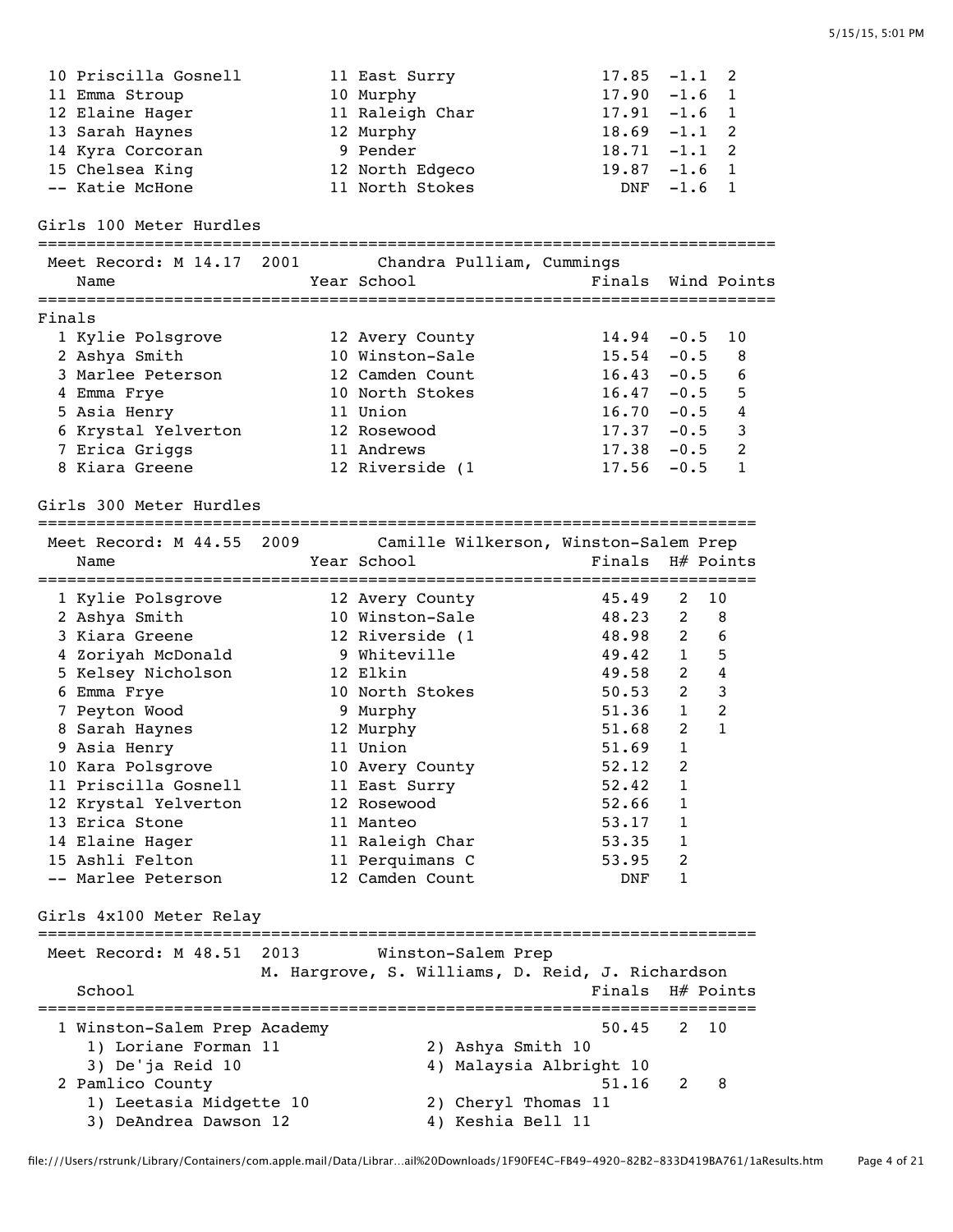3 Weldon 51.60 2 6 1) Ken'Dreall Copeland 10 2) Jamiah Cruz 12 3) Karisma Battle 9 1922 - 4 4 Alexis Ingram 10 4 Camden County 51.69 2 5 1) Farrah Sutton 12 2) Megan Griffin 12 3) Carolyn Harris 10 4) Sydney McCoy 11 5 Perquimans County<br>
1) Ashli Felton 11 (2) Dazha Harvey 12 2) Dazha Harvey 12 3) Alexis Evans 11 4) Kenya Downing 12 6 Whiteville 52.64 2 3<br>1) Cynquasha Best 11 2) Makayla Killens 10 1) Cynquasha Best 11 2) Makayla Killens 10 3) Diamond McCray 12 4) Odassey McMillan 12 7 West Montgomery 52.99 1 2 1) Danasia Dumas 12 2) Qanayja McRae 9 3) Araybian Lilly 9 4) Jerondai Steele 12 8 Atkins 53.25 2 1 1) Llyric Mack 11 2) Kaela Moore 9 3) Joy Greene 10 4) Gabrielle Sims 11 9 Robbinsville 53.58 2 1) Harleigh Lane 9 2) Erin Teesateskie 9 3) Erin Goodpaster 12 4) Sydney Moody 12 10 Murphy 53.86 1 1) Katelyn Jones 9 2) Sarah Haynes 12 3) Ally Larson 11 4) Halee Vercrouse 10 11 Starmount 54.01 1 1) Jennifer Johnson 11 2) Alli St. John 9 1) Jennifer Johnson 11 (2) Alli St. John 9<br>3) Laken Steelman 12 (4) Emma Sizemore 12 12 Swain County 54.71 1 1) Abby Durriseau 12 2) Emily Styles 12 3) Sarah Hyatt 11 <a>>4) Lydia Sale 12 13 Heide Trask 54.82 and the set of the set of the set of the set of the set of the set of the set of the set o 1) Markayla Ballard 10 2) Bre Williams 10 3) Joy Williams 12 4) Alesha Ward 11 14 Rosewood 55.77 1 1) Jala Holloman 9 2) Callie Thornton 12 3) Aquia Davis 10 4) Kendra Mccoy 9 15 Andrews 55.84 1 1) Neva Jones 9 2) Ashlyn Rowland 11 3) Maria Chapman 12 4) Erica Griggs 11 -- Pender FS 1 1) Zyrekica Murphy 12 2) Kyra Corcoran 9 3) Taylor Marshall 9 4) Zaria Mitchell 9 Girls 4x200 Meter Relay ========================================================================== Meet Record: M 1:41.30 2012 Monroe R. Collins, K. Cox, S. Gwehi, J. Collins School **Finals** H# Points ========================================================================== 1 Winston-Salem Prep Academy 1:45.03 2 10 1) Loriane Forman 11 2) Ashya Smith 10 3) De'ja Reid 10 4) Deonica Reid 12 2 Pamlico County 1:48.19 2 8 1) Keshia Bell 11 2) Cheryl Thomas 11 3) DeAndrea Dawson 12 4) Leetasia Midgette 10 3 Mount Airy 1:48.35 2 6 1) Micaela Tumbarello 12 2) Shalin Revels 10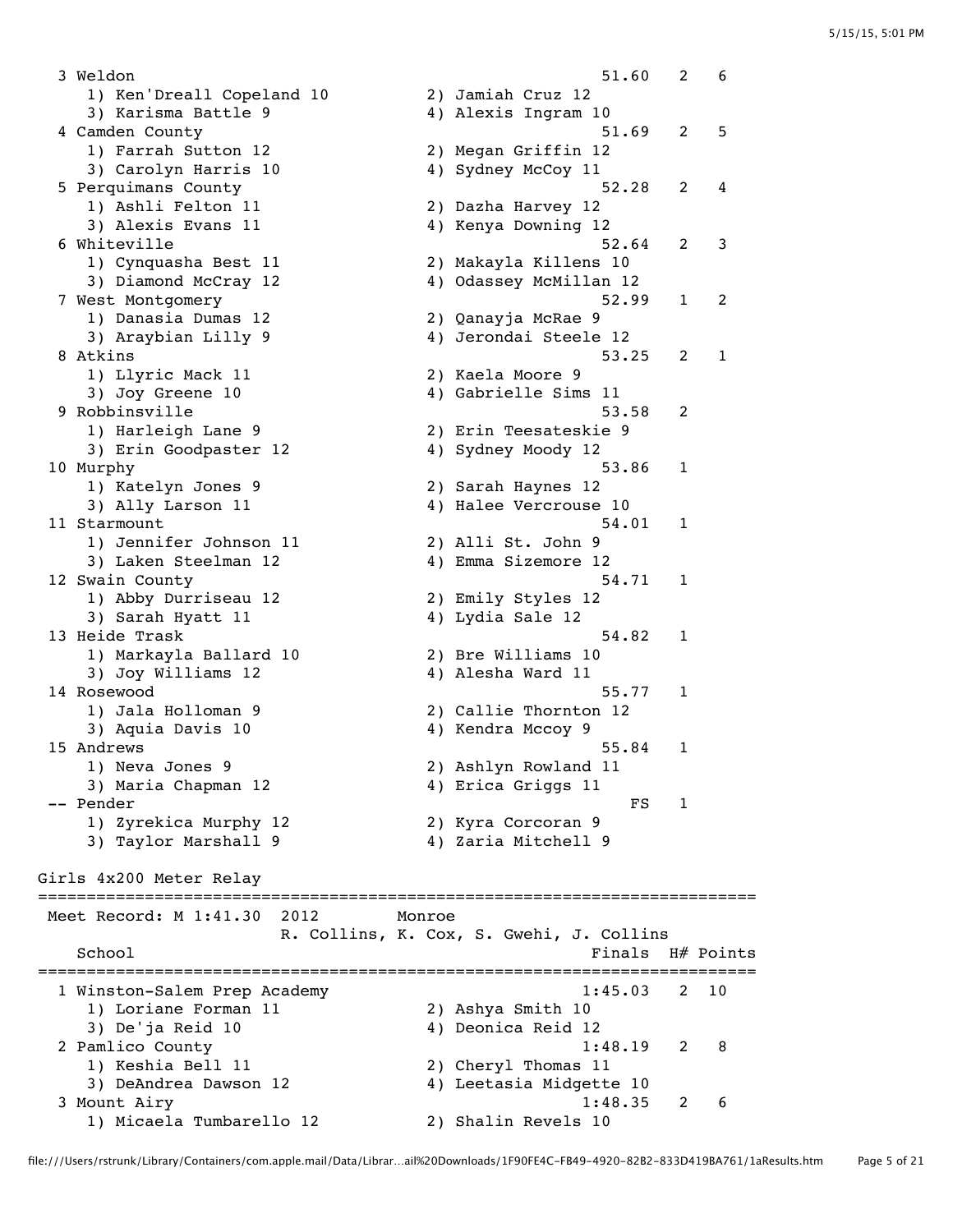3) Braedon Taylor 9 4) Madeline Mayfield 9 4 Whiteville 1:50.07 2 5<br>1) Cynquasha Best 11 2 2) Odassey McMillan 12 1) Cynquasha Best 11 2) Odassey McMillan 12 3) Diamond McCray 12 4) Makayla Killens 10 5 Avery County 1:50.51 2 4 1) Abby Roberts 12 2) Libby Phillips 10 3) Kesha Garland 10 4) Sarah Giarrusso 10 6 Camden County 1:51.32 2 3 1) Marlee Peterson 12 2) Tyneisha Cowell 11 3) Carolyn Harris 10 4) Sydney McCoy 11 7 Atkins 1:51.74 2 2 1) Kaela Moore 9 2) Llyric Mack 11 3) Joy Greene 10 4) Gabrielle Sims 11<br>1:52.24 2: 1:52.24 2 8 West Montgomery 1:52.24 2 1 1) Danasia Dumas 12 2) Qanayja McRae 9 3) Jerondai Steele 12 4) Araybian Lilly 9 9 Rosewood 1:53.19 1 1) Jala Holloman 9 2) Kendra Mccoy 9 3) Aquia Davis 10 4) Krystal Yelverton 12 10 Heide Trask 1:53.52 1 1) Markayla Ballard 10 2) Taylor Osgood 11 3) Bre Williams 10 4) Alesha Ward 11 11 Mitchell 1:54.19 1 1) Madison Spurling 12 2) Katie Parkins 10 3) Emma Duncan 9 19 10 10 10 10 10 10 10 11 12 13 14 14 15 16 17 17 18 19 19 19 1 12 Robbinsville 1:54.22 1 1) Meghan Myler 10 2) Sydney Moody 12 3) Erin Teesateskie 9 4) Harleigh Lane 9 13 Andrews 1:54.25 1<br>1) Neva Jones 9 2) Ashlyn Rowland 11 1) Neva Jones 9 2) Ashlyn Rowland 11 3) Maria Chapman 12 4) Morgan Mashburn 10 14 Pender 1:55.65 1<br>
1) Zyrekica Murphy 12 2) Kamera Thompson 9 1) Zyrekica Murphy 12 2) Kamera Thompson 9 3) Taylor Marshall 9 4) Zaria Mitchell 9 -- South Creek and the set of the set of the set of the set of the set of the set of the set of the set of the set of the set of the set of the set of the set of the set of the set of the set of the set of the set of the s 1) Michaela Rossamundo 9 2) Star Lawrence 12 3) Tia Baker 11 4) Shalya Roberson 12 -- Weldon DQ 1 Exch before zone 2) Ken'Dreall Copeland 10<br>4) Alexis Ingram 10 1) Jamiah Cruz 12<br>3) Karisma Battle 9 Girls 4x400 Meter Relay ========================================================================== Meet Record: M 4:04.48 2009 Bishop McGuinness D. Preudhomme, R. O'Shea, J. Gomez, C. Nitz School **Finals** H# Points ========================================================================== 1 Community School of Davidson 1 2 2 2 2 2 2 2 2 2 2 2 10 1) Rebecca Fesperman 10 2) Clarke Alexander 9 3) Megan Perkins 12 4) Malia Ellington 12 2 Mount Airy 4:07.33 2 8 1) Shalin Revels 10 2) Jo Snow 9 3) Micaela Tumbarello 12 4) Madeline Mayfield 9 3 Elkin 4:21.16 2 6 1) Carrie Brown 12 2) Kelsey Nicholson 12 3) Kylie Thomas 9 4) Shakai Ward 12 4 Heide Trask 4:22.96 2 5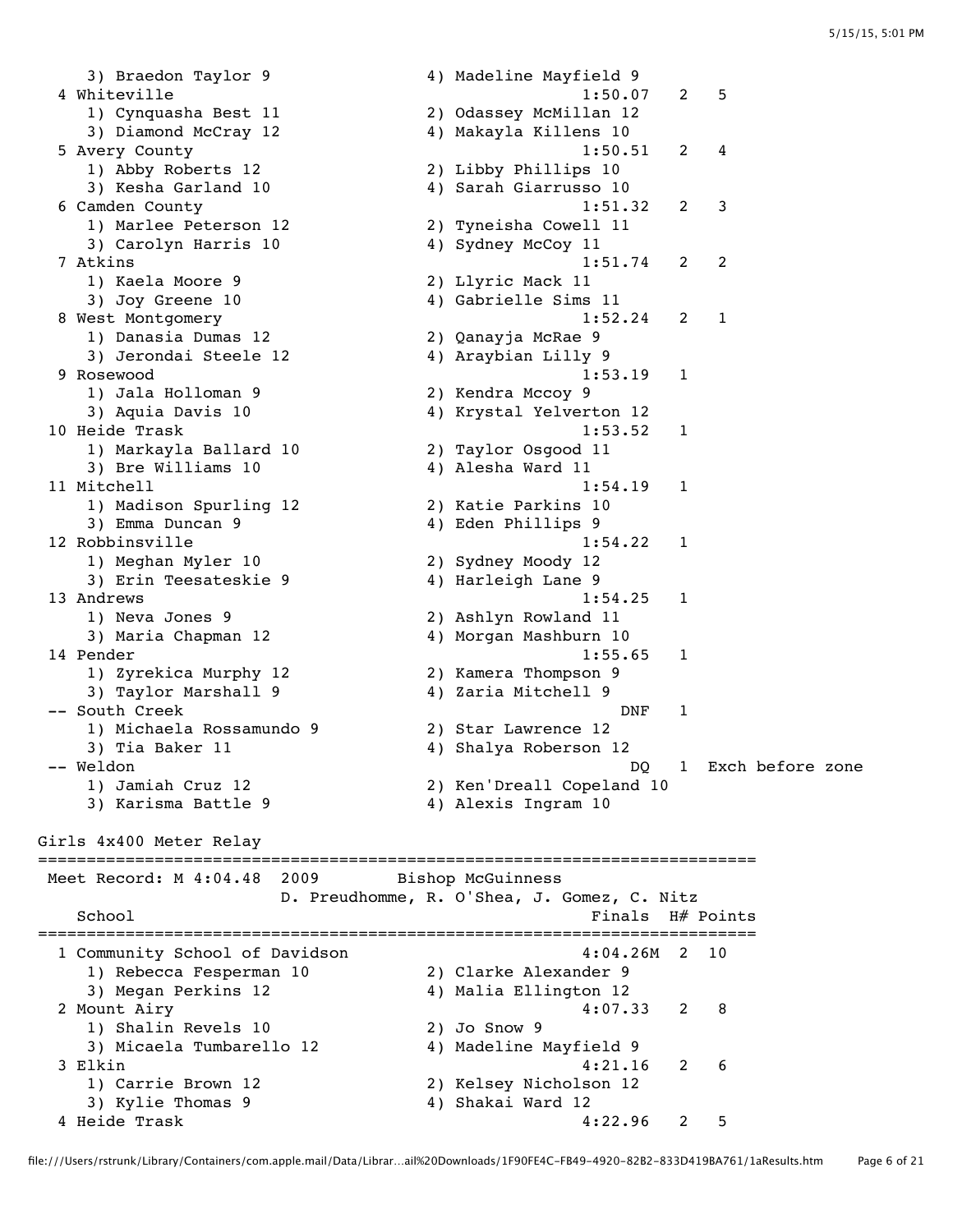1) Markayla Ballard 10 2) Taylor Osgood 11 3) Bre Williams 10 4) Desire Brown 11 5 Mitchell (1998)<br>
19 Megan Dellinger 9 (1998)<br>
29 Katie Parkins 10<br>
39 Emma Duncan 9 (1998)<br>
49 Eden Phillips 9 1) Megan Dellinger 9 2) Katie Parkins 10 3) Emma Duncan 9 19 10 10 10 10 10 10 10 11 12 13 14 14 15 16 17 17 18 19 19 19 1 6 Murphy 4:24.72 2 3 1) Peyton Wood 9 2) Le-Ann Wheaton 11 3) Hannah Carson 12 1 4) Katlyn Stiles 10 3) Hannah Carson 12 (1993) Hannah Carson 12 (1994) Katlyn Stiles 10<br>1 Tranella Norman (2) Nakeya Johnson 9 1) Tranella Norman 2) Nakeya Johnson 9 3) Kinyara Daniels 10 4) Eminey Redmond 9 8 Robbinsville 4:28.35 2 1 1) Ashlyn Waldroup 10 2) Kaitlyn Carringer 11 3) Meghan Myler 10 4) Erin Teesateskie 9 9 North Stokes 4:28.62 2 1) Brandy Bolens 9 1) Brandy Bolens 9 (2) Xatie McHone 11<br>3) Madison Sexton 9 (4) Morgan Cone 9 10 Riverside (1a) 4:29.47 1 1) Takawna Bland 11 2) Tegris Simmons 11 3) Libbi West 9 19 10 10 2010 4) Adeline Howell 9 11 Whiteville 2012 11 Whiteville 1) Airica Mayes 12 2) Diamond McCray 12 3) Lillian Inman 9 4) Zoriyah McDonald 9 12 Bishop McGuinness 4:31.21 1 1) Sarah Grace Johnson 11 2) Taylor Tremblay 9 3) Sarah Ann Craven 12 4) Sarah Beth Bernard 12 13 Hobbton High School 4:35.80 1 1) Brittany Rodriguez 10 2) Janet Thompson 9 3) Denise Lamb 9 4) Larsheia Simmons 9 14 Lejeune 4:39.27 1 1) Alanna Baker 11 2) Morgan Lampman 9 3) Chelsea Wollie 10 4) Jarmeela Shaw 12 15 Camden County 4:43.57 1 1) Tyrelia Sawyer-Mercer 11 2) Destiny Blount 11 3) Justyce Ashworth 11 4) Jade Blount 9 16 Rosewood 4:57.00 1 1) Payton Lane 10 2) Kendra Mccoy 9 3) Tonyetta McCoy 4) Krystal Yelverton 12 Girls 4x800 Meter Relay ======================================================================= Meet Record: M 9:42.16 2012 Mounnt Airy D. Barbour, A. Mayes, J. Hiatt, K. Parries School **Finals** Points ======================================================================= 1 Swain County 9:51.83 10 1) Shelby Hyatt 11 2) Madison Travitz 11 3) Maggie Burns 10 4) Emma Pindur 9 2 Robbinsville 10:07.76 8 1) Kaitlyn Carringer 11 2) Shawnda Martin 11 3) Erin Maennle 11 4) Ashlyn Waldroup 10 3 Community School of Davidson 10:22.95 6 1) Megan Perkins 12 2) Hunter Cashion 10 3) Kaylee Cortese 11 <a>> 4) Lissi Gordon 4 Pine Lake Preparatory 10:24.84 5 1) Kelly Milliken 11 2) Kendel Jackson 12 3) Sara Burkinshaw 12 4) Sierra Giolitti 12

file:///Users/rstrunk/Library/Containers/com.apple.mail/Data/Librar…ail%20Downloads/1F90FE4C-FB49-4920-82B2-833D419BA761/1aResults.htm Page 7 of 21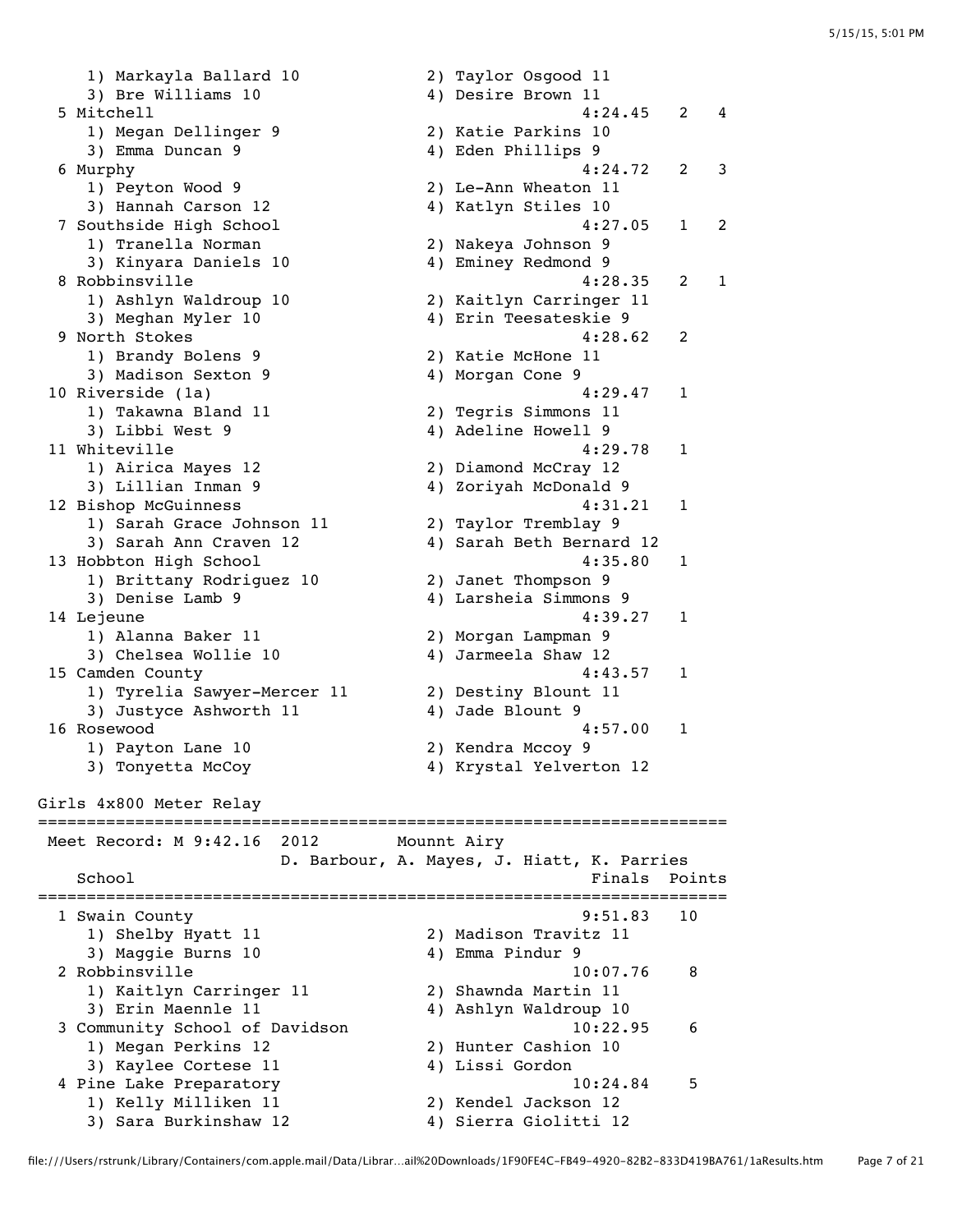5 Bishop McGuinness 10:35.62 4 1) Sarah Ann Craven 12 2) Cassidy Kreber 10 3) Taylor Tremblay 9 4) Sarah Grace Johnson 11 6 Gray Stone Day School 10:43.04 3 1) Kelsey Kiser 11 2) Susanna Parkhill 12 3) Madison Hale 11 (4) Annie Habeeb 10 7 Mount Airy 10:48.79 2 1) Halee Ratcliff 12 2) Shelbey Taylor 10 3) Jahryn Drummond 11 4) Jo Snow 9 8 Elkin 10:51.82 1 1) Carrie Brown 12 2) Kylie Thomas 9 3) Whitney Sprinkle 10 9 North Duplin 11:24.50 1) Courtney Brock 9 2) Deja Aycock 11 3) Genesis Orellana 12 4) Haley Thurston 10 10 Lejeune 11:33.16 1) Alanna Baker 11 2) Kaitlin Regan 11 3) Morgan Lampman 9 4) Jarmeela Shaw 12 11 Camden County 11:39.16 1) Lauren Kalbach 11 2) Morgan Richards 9 3) Justyce Ashworth 11 4) Michaela Tiffany 11 12 Whiteville 2012 11:44.80 1) Lillian Inman 9 2) Jozi Patterson 10 3) Hannah Duncan 9 4) Ivey Long 11 3) Hannah Duncan 9<br>
13 Southside High School 12:08.76<br>
13 Carrington James 9<br>
2) Breanna Godwin 12<br>
3) Keegan Wiggins 11<br>
4) Nancy Walker 12 1) Carrington James 9 2) Breanna Godwin 12 3) Keegan Wiggins 11 4) Nancy Walker 12 14 Heide Trask 12:10.68 1) Rebecca Alvis 12 2) Emily Oyler 9 3) Tara Nabours 10 4) Samantha Saunders 12 15 Raleigh Charter 12:11.71 1) Brittany Siegert 12 2) Linnea Howe 11 3) Aline Vargas 9 4) Kate Schauss 9 16 Riverside (1a) 12:11.91 1) Amy Ward 10 2) Morgan Taylor 9 3) Faith Taylor 9 4) Cassie Taylor 9

Girls High Jump

## =======================================================================

| Meet Record: M 5-08 |                    | 2001 |  | Shannon Meadows, Hendersonville |               |      |  |
|---------------------|--------------------|------|--|---------------------------------|---------------|------|--|
| Name                |                    |      |  | Year School                     | Finals Points |      |  |
|                     |                    |      |  |                                 |               |      |  |
|                     | 1 Kylie Polsgrove  |      |  | 12 Avery County                 | $5 - 06.00$   | 10   |  |
|                     | 2 Vanisha Wilshire |      |  | 12 Louisburg                    | $5 - 04.00$   | 8    |  |
|                     | 3 Montana Mcelroy  |      |  | 10 Highlands                    | $5 - 02.00$   | 6    |  |
|                     | 4 Kenya Downing    |      |  | 12 Perquimans C                 | $5 - 00.00$   | 5    |  |
|                     | 5 Allison Waters   |      |  | 11 Northside (1                 | J5-00.00      | 3.50 |  |
|                     | 5 Hannah Carson    |      |  | 12 Murphy                       | J5-00.00      | 3.50 |  |
|                     | 7 Aaliyah Craft    |      |  | 12 Walkertown                   | $4 - 10.00$   | 2    |  |
|                     | 8 Lakirah Forney   |      |  | 10 Pender                       | $4 - 08.00$   | 1    |  |
|                     | 9 Madison Spurling |      |  | 12 Mitchell                     | $J4 - 08.00$  |      |  |
|                     | 10 Deannh Mihalke  |      |  | 11 Alleghany                    | $4 - 06.00$   |      |  |
| 11 A'Nya Burgess    |                    |      |  | 11 Walkertown                   | $J4 - 06.00$  |      |  |
|                     | 12 Gabrielle Sims  |      |  | 11 Atkins                       | $J4 - 06.00$  |      |  |
|                     | Girls Pole Vault   |      |  |                                 |               |      |  |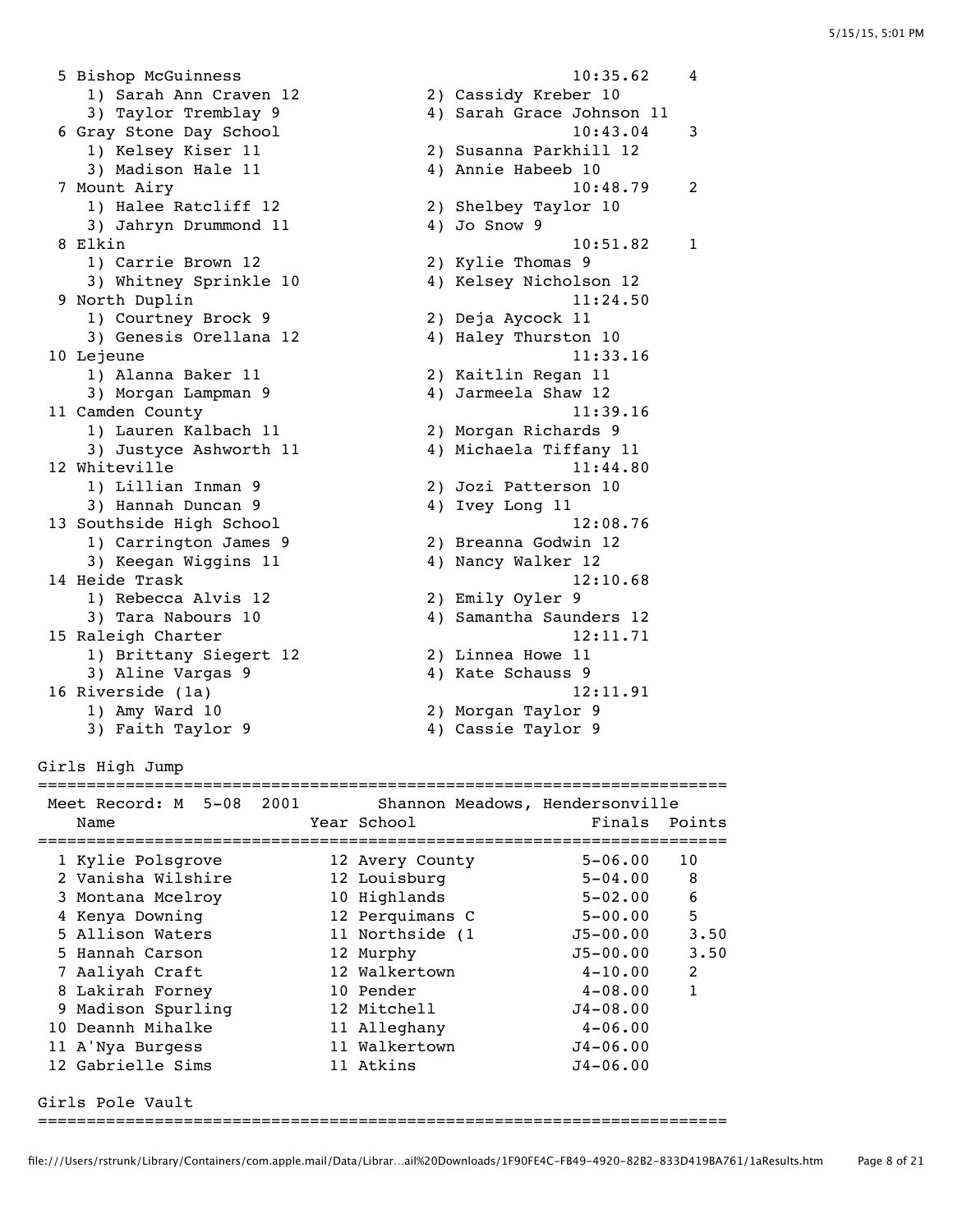| Meet Record: M 11-00 2011    |      | Tess Rogers, North Stokes  |                                  |                  |                |
|------------------------------|------|----------------------------|----------------------------------|------------------|----------------|
| Name                         |      | Year School                | Finals                           | Points           |                |
|                              |      |                            |                                  |                  |                |
| 1 Maddie Cole                |      | 12 Robbinsville            | $10 - 00.00$                     | 10               |                |
| 2 Emma Sizemore              |      | 12 Starmount               | $9 - 06.00$                      | 8                |                |
| 3 Carson Bollman             |      | 12 North Stokes            | $9 - 00.00$                      | 6                |                |
| 4 Sarah Hyatt                |      | 11 Swain County            | $8 - 00.00$                      | 5                |                |
| 5 Samantha Thomas            |      | 11 Swain County            | $7 - 06.00$                      | 4                |                |
| 6 Shae Malham                |      | 10 Princeton               | $J7 - 06.00$                     | $\mathsf 3$      |                |
| 7 Abby Williams              |      | 10 North Stokes            | $7 - 00.00$                      | $\boldsymbol{2}$ |                |
| 8 Haylee Ehrlich             |      | 9 Lejeune                  | $J7 - 00.00$                     | $\mathbf{1}$     |                |
| 9 Katie McHone               |      | 11 North Stokes            | $6 - 06.00$                      |                  |                |
| 10 Abigail Miller            |      | 10 Lejeune                 | $6 - 00.00$                      |                  |                |
|                              |      | 9 Princeton                |                                  |                  |                |
| 11 Kaylee Bice               |      |                            | $5 - 06.00$                      |                  |                |
| Girls Long Jump              |      |                            |                                  |                  |                |
|                              |      |                            |                                  |                  |                |
| Meet Record: M 19-03.25 2010 |      |                            | Teaunna Cuthbertson, North Rowan |                  |                |
| Name                         |      | Year School                | Finals                           |                  | Wind Points    |
|                              |      |                            |                                  |                  |                |
| 1 Vanisha Wilshire           |      | 12 Louisburg               | $18 - 01.00$                     | 1.4              | 10             |
| 2 Deonica Reid               |      | 12 Winston-Sale            | $17 - 10.00$                     | $2 \cdot 0$      | 8              |
| 3 Sydney McCoy               |      | 11 Camden Count            | $16 - 05.00$                     | 2.3              | 6              |
| 4 Emma Frye                  |      | 10 North Stokes            | $16 - 04.00$                     | 1.5              | 5              |
| 5 Leetasia Midgette          |      | 10 Pamlico Coun            | $15 - 11.00$                     | 1.1              | $\bf 4$        |
| 6 Hannah Carson              |      | 12 Murphy                  | $15 - 10.00$                     | 1.5              | $\mathsf 3$    |
| 7 Summer Tyson               |      | 12 North Stanly            | $15 - 09.00$                     | 1.3              | $\overline{2}$ |
| 8 Llyric Mack                |      | 11 Atkins                  | $15 - 07.00$                     | 1.1              | $\mathbf{1}$   |
| 9 Elaine Hager               |      | 11 Raleigh Char            | $15 - 03.00$                     | 1.6              |                |
| 10 Jarmeela Shaw             |      | 12 Lejeune                 | $14 - 09.00$                     | $+0.0$           |                |
|                              |      | 11 Andrews                 |                                  |                  |                |
| 10 Erica Griggs              |      |                            | $14 - 09.00$                     | 2.3              |                |
| 12 Libby Phillips            |      | 10 Avery County            | $14 - 06.00$                     | 1.3              |                |
| 13 Sarah Haynes              |      | 12 Murphy                  | $13 - 09.50$                     | 1.2              |                |
| 14 Lakirah Forney            |      | 10 Pender                  | $13 - 09.00$                     | 0.8              |                |
| 15 Aquia Davis               |      | 10 Rosewood                | $13 - 00.00$                     | 1.6              |                |
| 16 Deja Witherspoon          |      | 9 South Robeso             | $12 - 10.00$                     | 0.3              |                |
| Girls Triple Jump            |      |                            |                                  |                  |                |
|                              |      |                            |                                  |                  |                |
| Meet Record: M 39-00         | 2013 | Chryssandra Tatum, Lejeune |                                  |                  |                |
| Name                         |      | Year School                | Finals                           |                  | Wind Points    |
|                              |      |                            |                                  |                  |                |
| 1 Vanisha Wilshire           |      | 12 Louisburg               | $39-04.00M - 0.2$                |                  | 10             |
| 2 Llyric Mack                |      | 11 Atkins                  | $36 - 07.00$                     | 1.1              | 8              |
| 3 Lydia Sale                 |      | 12 Swain County            | $34 - 10.00$                     | 1.7              | 6              |
| 4 Emma Frye                  |      | 10 North Stokes            | $34 - 09.00$                     | 3.2              | 5              |
| 5 Morgan Mashburn            |      | 10 Andrews                 | $34 - 06.00$                     | 1.2              | 4              |
| 6 Jennifer Johnson           |      | 11 Starmount               | $33 - 10.00$                     | 1.3              | $\mathsf 3$    |
| 7 Tyrelia Sawyer-Mercer      |      | 11 Camden Count            | $33 - 00.00$                     | 0.8              | $\overline{c}$ |
| 8 Laichelle Sparrow          |      | 11 Pamlico Coun            | $J33 - 00.00$                    | 1.8              | $\mathbf{1}$   |
| 9 Mckenzie Scott             |      |                            |                                  |                  |                |
|                              |      | 10 Queens Grant            | $32 - 03.50$                     | 1.0              |                |
| 10 Ashlyn Rowland            |      | 11 Andrews                 | $31 - 08.00$                     | 2.1              |                |
| 11 Lakirah Forney            |      | 10 Pender                  | $31 - 04.50$                     | 1.2              |                |
| 12 Sierra Jordan             |      | 11 James Kenan             | $31 - 04.00$                     | 1.2              |                |
| 13 Amanda Thompson           |      | 12 Hayesville              | $31 - 02.50$                     | 0.7              |                |
| 14 Jade Blount               |      | 9 Camden Count             | $30 - 05.50$                     | 0.9              |                |
| 15 Nizae Phillip             |      | 12 Heide Trask             | $29 - 08.50$                     | 1.6              |                |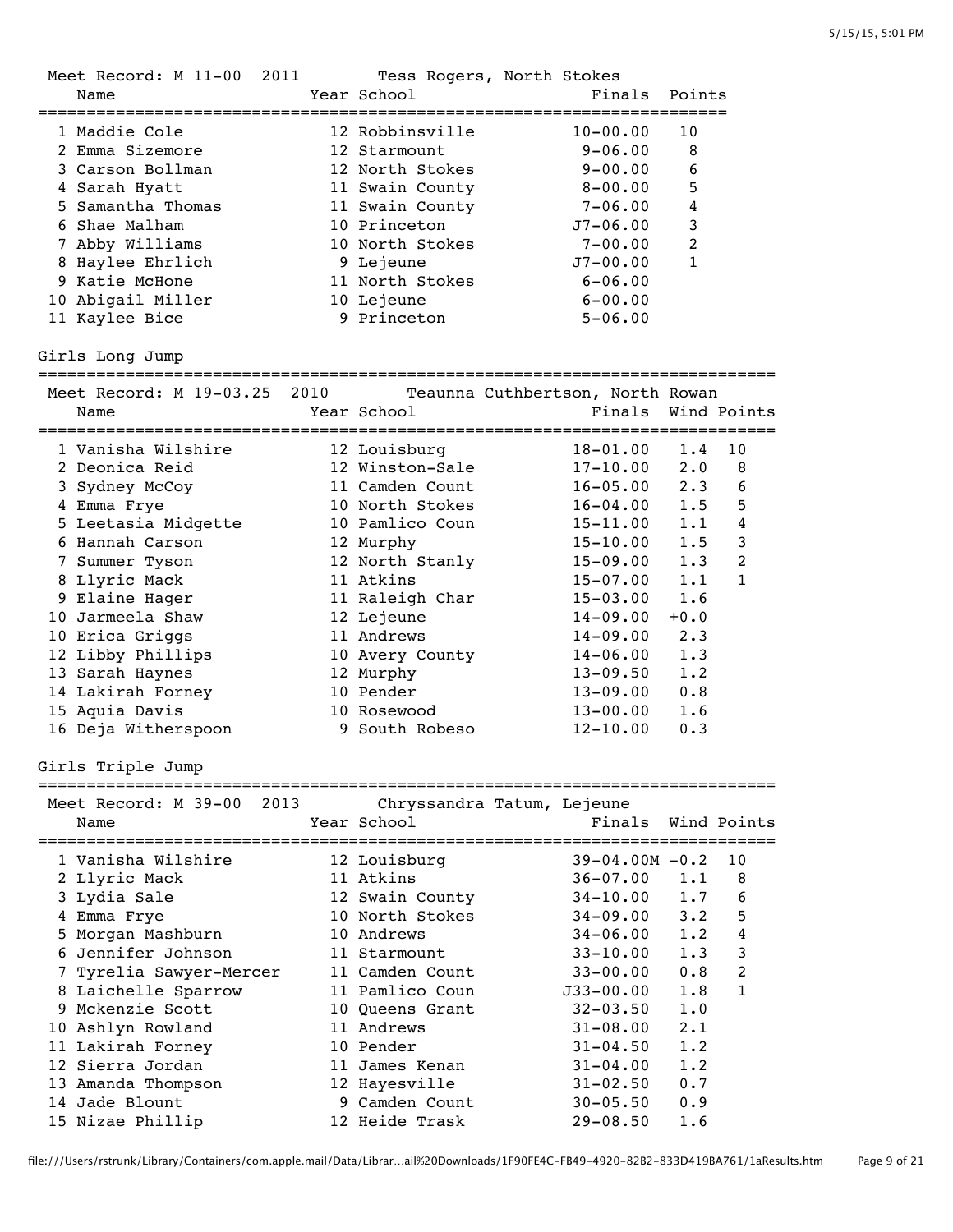-- Caroline Easterling 11 Pender FOUL

=======================================================================

Girls Shot Put

| Meet Record: M 43-04.75 2002 | Shanara Mintz, Bessemer City |               |    |
|------------------------------|------------------------------|---------------|----|
| Name                         | Year School                  | Finals Points |    |
| 1 Kimonta Lloyd              | 9 Hayesville                 | $37 - 03.50$  | 10 |
| 2 Rachel Mccollum            | 12 Spring Creek              | $37 - 01.25$  | 8  |
| 3 Avianna Hopkins            | 10 Oueens Grant              | $36 - 07.25$  | 6  |
| 4 Tanazsa Simpson            | 10 Pender                    | $36 - 02.00$  | 5  |
| 5 Breasia Williams           | 11 Louisburg                 | $35 - 10.25$  | 4  |
| 6 Tiffany Holloway           | 10 Andrews                   | $35 - 09.00$  | 3  |
| 7 Carly Honking              | 9 Hiwassee Dam               | $35 - 08$ 25  |    |

| 6 Tiffany Holloway    | 10 Andrews      | $35 - 09.00$ | 3            |
|-----------------------|-----------------|--------------|--------------|
| 7 Carly Hopkins       | 9 Hiwassee Dam  | $35 - 08.25$ | 2            |
| 8 Annabella Miller    | 10 Lejeune      | $33 - 03.25$ | $\mathbf{1}$ |
| 9 Joyce Gardner       | 12 Pamlico Coun | $32 - 03.25$ |              |
| 10 Nina Devone        | 10 Hobbton High | $32 - 02.75$ |              |
| 11 Hydia Davis        | 9 Pamlico Coun  | $31 - 09.00$ |              |
| 12 Brittany McCormick | 9 South Robeso  | $31 - 08.00$ |              |
| 13 Megan Condon       | 11 North Stokes | $31 - 07.50$ |              |
| 14 Laken Brown        | 10 Elkin        | $31 - 02.00$ |              |
| 15 Rajah Key          | 12 Cherryville  | $30 - 11.00$ |              |

Girls Discus Throw

=======================================================================

16 Jansen Mabe 11 North Stokes 29-06.50

| Meet Record: M 146-05 2013 Hailey Cook, Hendersonville |                               |                |                  |
|--------------------------------------------------------|-------------------------------|----------------|------------------|
| Name                                                   | Year School                   | Finals         | Points           |
| 1 Avianna Hopkins                                      | 10 Queens Grant               | 119-08         | 10               |
| 2 Tiffany Holloway                                     | 10 Andrews                    | $109 - 04$     | 8                |
| 3 Breasia Williams                                     | 11 Louisburg                  | $105 - 00$     | 6                |
| 4 Megan Condon                                         | 11 North Stokes               | $102 - 11$     | 5                |
| 5 Katherine Brown                                      | 10 Swain County               | $99 - 07$      | 4                |
| 6 Kendall Toineeta                                     | 12 Cherokee                   | $98 - 04$      | 3                |
| 7 Amanda Thompson                                      | 12 Hayesville                 | $96 - 10$      | $\overline{2}$   |
| 8 Bayle Wood                                           | 10 Elkin                      | $96 - 05$      | $\mathbf{1}$     |
| 9 Jansen Mabe                                          | 11 North Stokes               | $91 - 11$      |                  |
| 10 Annabella Miller                                    | 10 Lejeune                    | $88 - 03$      |                  |
| 11 Nina Devone                                         | 10 Hobbton High               | $85 - 05$      |                  |
| 12 Adeline Howell                                      | 9 Riverside (1                | $84 - 07$      |                  |
| 13 Audrey West                                         | 10 Kestrel Heig               | $84 - 04$      |                  |
| 14 Darian Mullins                                      | 10 Spring Creek               | $83 - 00$      |                  |
| 15 Mackenzie Collins                                   | 10 Heide Trask                | $73 - 06$      |                  |
| Boys 100 Meter Dash                                    |                               |                |                  |
| 8 Advance: Top 2 Each Heat plus Next 4 Best Times      |                               |                |                  |
| Meet Record: M 10.39 5/9/2014                          | Trentavis Friday, Cherryville |                |                  |
| Name                                                   | Year School                   | Prelims        | Wind H#          |
| Preliminaries                                          |                               |                |                  |
| 1 Jarius Collins                                       | 12 North Edgeco               |                | $11.35Q - 2.0$ 2 |
| 2 Romalik Parker                                       | 12 South Creek                |                | $11.40Q - 0.8$ 1 |
| 3 William Heyward                                      | 11 Union Academ               |                | $11.39Q - 2.0$ 2 |
| 4 Fred Evans                                           | 11 West Columbu               | $11.410 - 0.8$ | 1                |

5 Tyler Wiley 12 Murphy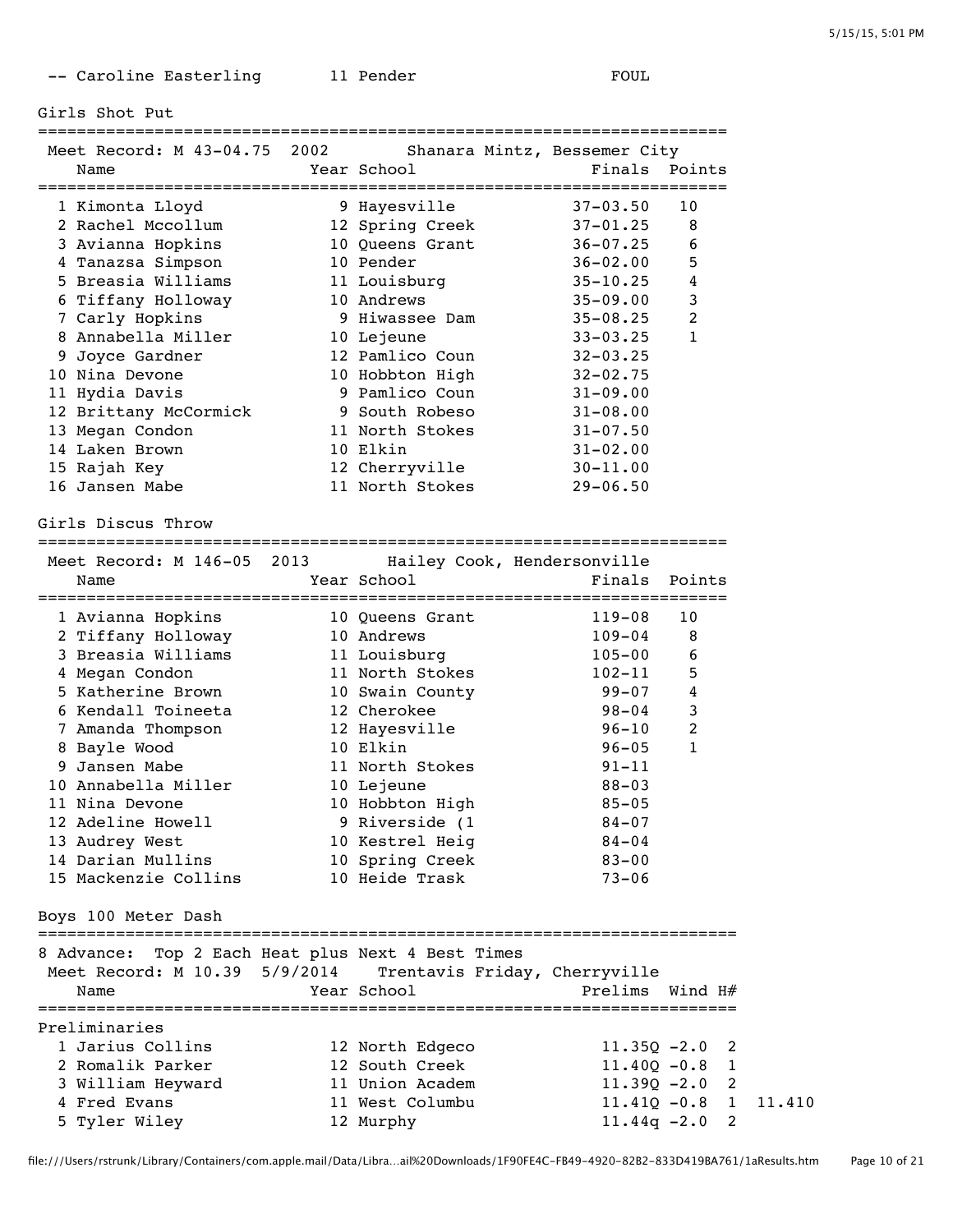|        | 6 Tyreik Gaskins                        | 12 Southside Hi                                             | $11.46q -2.0$         |                | 2                          |              |        |
|--------|-----------------------------------------|-------------------------------------------------------------|-----------------------|----------------|----------------------------|--------------|--------|
|        | 7 Marquel Brinson                       | 11 James Kenan                                              | $11.47q - 0.8$        |                | 1                          |              |        |
|        | 8 Montrel Williams                      | 10 Union                                                    | $11.50q -2.0$         |                | 2                          |              |        |
|        | 9 Maurice Watson                        | 10 Neuse Charte                                             | $11.56 -2.0$          |                | 2                          |              |        |
|        | 10 Jacob Cobbs                          | 11 Winston-Sale                                             | $11.73 - 0.8$ 1       |                |                            |              |        |
|        | 11 Cameron Moore                        | 11 West Montgom                                             | $11.77 - 0.8$ 1       |                |                            |              |        |
|        | 12 Jordan Cody                          | 11 Swain County                                             | $11.79 - 2.0$ 2       |                |                            | 11.784       |        |
|        | 12 Ari Polanco                          | 11 Pine Lake Pr                                             | $11.79 - 0.8 1$       |                |                            | 11.784       |        |
|        | 14 Dakota Lewellen                      | 11 West Montgom                                             | $11.82 -2.0$ 2        |                |                            |              |        |
|        | 15 Di'Garyo Hoover                      | 12 Bessemer Cit                                             | $12.26 -0.8 1$        |                |                            |              |        |
|        | -- Jaquan Buffaloe                      | 11 Northampton                                              | DNF -0.8 1            |                |                            |              |        |
|        |                                         |                                                             |                       |                |                            |              |        |
|        | Boys 100 Meter Dash                     |                                                             |                       |                |                            |              |        |
|        |                                         | Meet Record: M 10.39 5/9/2014 Trentavis Friday, Cherryville |                       |                |                            |              |        |
|        | Name                                    | Year School                                                 | Finals Wind Points    |                |                            |              |        |
|        |                                         |                                                             |                       |                |                            |              |        |
| Finals |                                         |                                                             |                       |                |                            |              |        |
|        | 1 Jarius Collins                        | 12 North Edgeco                                             | $11.00 - 0.7$         |                | 10                         |              |        |
|        | 2 Romalik Parker                        | 12 South Creek                                              | $11.10 - 0.7$         |                | $\overline{\phantom{1}}$ 8 |              |        |
|        | 3 Tyreik Gaskins                        | 12 Southside Hi                                             | $11.16 -0.7$ 6        |                |                            |              |        |
|        | 4 Marquel Brinson                       | 11 James Kenan                                              | $11.35 -0.7$ 5        |                |                            |              |        |
|        | 5 Fred Evans                            | 11 West Columbu                                             | $11.36 -0.7 4$        |                |                            |              | 11.351 |
|        | 6 Tyler Wiley                           | 12 Murphy                                                   | $11.36 -0.7$ 3        |                |                            |              | 11.357 |
|        | 7 Montrel Williams                      | 10 Union                                                    | $11.40 -0.7$ 2        |                |                            |              |        |
|        | 8 William Heyward                       | 11 Union Academ                                             | $11.49 - 0.7 1$       |                |                            |              |        |
|        |                                         |                                                             |                       |                |                            |              |        |
|        | Boys 200 Meter Dash                     |                                                             |                       |                |                            |              |        |
|        |                                         | Meet Record: M 20.95 5/9/2014 Trentavis Friday, Cherryville |                       |                |                            |              |        |
|        | Name                                    | Year School                                                 | Finals Wind H# Points |                |                            |              |        |
|        |                                         |                                                             |                       |                |                            |              |        |
|        | 1 Tyreik Gaskins                        | 12 Southside Hi                                             | $22.65 -1.3 1$        |                |                            | 10           |        |
|        | 2 Trevor Carr                           | 11 Camden Count                                             | $22.75 + 0.0 2 8$     |                |                            |              |        |
|        | 3 Isaiah Cole                           | 10 Bessemer Cit                                             | $22.76 + 0.0 2 6$     |                |                            |              |        |
|        | 4 Maurice Watson                        | 10 Neuse Charte                                             | $23.02 -1.3$ 1        |                |                            | 5            |        |
|        | 5 Tyler Wiley                           | 12 Murphy                                                   | 23.21                 |                | $+0.0$ 2                   | 4            |        |
|        | 6 Cordell France                        | 11 Mount Airy                                               | $23.24 + 0.02$        |                |                            | 3            |        |
|        | 7 Jacob Cobbs                           | 11 Winston-Sale                                             | $23.34 + 0.0$ 2       |                |                            | 2            | 23.335 |
|        | 8 Montrel Williams                      | 10 Union                                                    | $23.34 -1.3$ 1        |                |                            | $\mathbf{1}$ | 23.338 |
|        | 9 Brian Smith                           | 9 Hayesville                                                | $23.44 + 0.0$ 2       |                |                            |              |        |
|        |                                         | 12 West Montgom                                             | $23.50 + 0.0$         |                | 2                          |              |        |
|        | 10 Cinqweyvious Simmons<br>11 Josh Polk |                                                             | $23.66 - 1.3 1$       |                |                            |              |        |
|        |                                         | 9 Hobbton High                                              |                       |                |                            |              |        |
|        | 12 Ari Polanco                          | 11 Pine Lake Pr                                             | $23.68 - 1.3 1$       |                |                            |              |        |
|        | 13 Nathan Powell                        | 11 Whiteville                                               | $23.82 -1.3 1$        |                |                            |              |        |
|        | 14 Laquavius Ratliff                    | 12 Albemarle                                                | $23.89 - 1.3 1$       |                |                            |              |        |
|        | 15 Lawrence Brown                       | 11 Southside Hi                                             | 24.15                 | $-1.3$ 1       |                            |              |        |
|        | Boys 400 Meter Dash                     |                                                             |                       |                |                            |              |        |
|        |                                         |                                                             |                       |                |                            |              |        |
|        | Meet Record: M 47.87 5/9/2014<br>Name   | Trentavis Friday, Cherryville                               |                       |                |                            |              |        |
|        |                                         | Year School                                                 | Finals H# Points      |                |                            |              |        |
|        |                                         |                                                             |                       |                |                            |              |        |
|        | 1 Terrace Ellis                         | 12 Albemarle                                                | 49.70                 | 2              | - 10                       |              |        |
|        | 2 Zach Barnes                           | 11 Rosewood                                                 | 49.72                 | 2              | $_{\rm 8}$                 |              |        |
|        | 3 Trevor Carr                           | 11 Camden Count                                             |                       | $\overline{2}$ | 6                          |              |        |
|        | 4 Jaxon Roberts                         | 11 Avery County                                             | 50.05<br>50.64        | $\overline{2}$ | 5                          |              |        |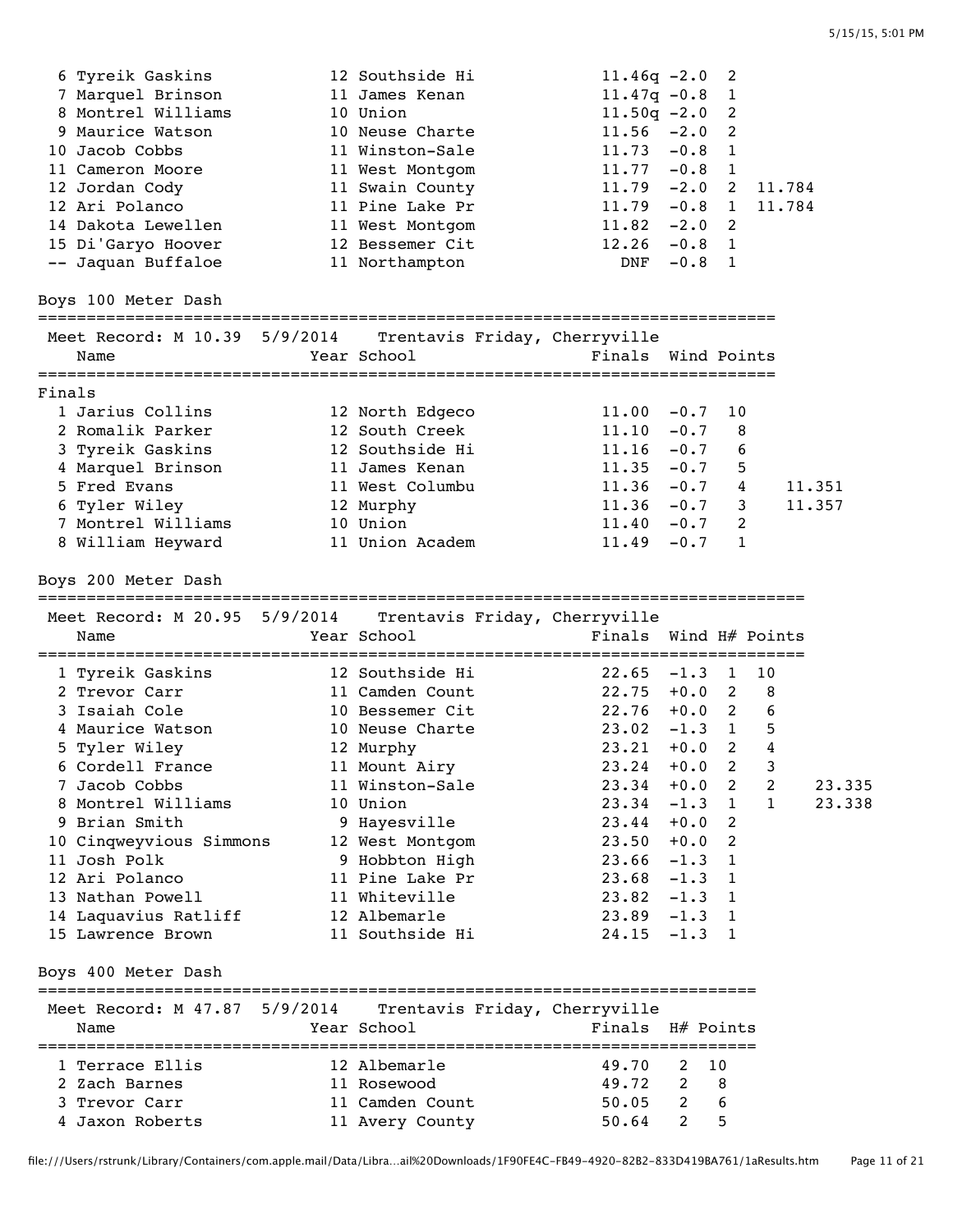| 5 Brad Wilder        | 10 West Columbu | 50.75 | $\mathcal{L}$ | 4                          |
|----------------------|-----------------|-------|---------------|----------------------------|
| 6 Demidrick Hargrave | 11 East Surry   | 50.77 | 2             | $\overline{\phantom{a}}$ 3 |
| 7 Haji Mcdaniel      | 10 Elkin        | 51.83 | 2             | $\overline{2}$             |
| 8 Tyler Mitchell     | 12 Thomas Jeffe | 52.27 |               |                            |
| 9 Hunter Query       | 11 South Davids | 52.98 | 1             |                            |
| 10 Chris Sharpless   | 11 Heide Trask  | 53.24 | 2             |                            |
| 11 Jack Puryear      | 11 Research Tri | 53.51 | 1             |                            |
| 12 Jeffrey Burds     | 11 Lejeune      | 53.94 | 1             |                            |
| 13 Jevante Thomas    | 10 Riverside (1 | 54.45 | 1             |                            |
| 14 Jonathan Wheaton  | 9 Murphy        | 54.79 |               |                            |
|                      |                 |       |               |                            |

Boys 800 Meter Run

Boys 3200 Meter Run

| Meet Record: M 1:54.30 1988 Greg Taylor, Swain County<br>Finals<br>Year School<br>Points<br>Name<br>12 North Stokes<br>1:58.44<br>10<br>1 Justin Kenard<br>2 Madison Daniel<br>2:01.43<br>11 Research Tri<br>8<br>3 Adam Urbaniuk<br>2:02.15<br>11 Hayesville<br>6<br>12 Heide Trask<br>4 Jacen Mott<br>2:02.61<br>5<br>5 Travis Gallimore<br>11 South Davids<br>2:02.86<br>4<br>3<br>6 Frank Bragg<br>11 Community Sc<br>2:03.93<br>7 Allen Garcia<br>$\overline{c}$<br>12 Camden Count<br>2:05.04<br>$\mathbf{1}$<br>8 Timothy Gosnell<br>9 East Surry<br>2:06.93<br>9 Abraheem Alwahishi<br>11 Hobbton High<br>2:07.32 |
|---------------------------------------------------------------------------------------------------------------------------------------------------------------------------------------------------------------------------------------------------------------------------------------------------------------------------------------------------------------------------------------------------------------------------------------------------------------------------------------------------------------------------------------------------------------------------------------------------------------------------|
|                                                                                                                                                                                                                                                                                                                                                                                                                                                                                                                                                                                                                           |
|                                                                                                                                                                                                                                                                                                                                                                                                                                                                                                                                                                                                                           |
|                                                                                                                                                                                                                                                                                                                                                                                                                                                                                                                                                                                                                           |
|                                                                                                                                                                                                                                                                                                                                                                                                                                                                                                                                                                                                                           |
|                                                                                                                                                                                                                                                                                                                                                                                                                                                                                                                                                                                                                           |
|                                                                                                                                                                                                                                                                                                                                                                                                                                                                                                                                                                                                                           |
|                                                                                                                                                                                                                                                                                                                                                                                                                                                                                                                                                                                                                           |
|                                                                                                                                                                                                                                                                                                                                                                                                                                                                                                                                                                                                                           |
|                                                                                                                                                                                                                                                                                                                                                                                                                                                                                                                                                                                                                           |
|                                                                                                                                                                                                                                                                                                                                                                                                                                                                                                                                                                                                                           |
|                                                                                                                                                                                                                                                                                                                                                                                                                                                                                                                                                                                                                           |
| 10 Heath Austin<br>11 Avery County<br>2:07.39                                                                                                                                                                                                                                                                                                                                                                                                                                                                                                                                                                             |
| 11 Lejeune<br>2:07.62<br>11 Max Moore                                                                                                                                                                                                                                                                                                                                                                                                                                                                                                                                                                                     |
| 10 Murphy<br>2:07.63<br>12 Ethan Murray                                                                                                                                                                                                                                                                                                                                                                                                                                                                                                                                                                                   |
| 9 Atkins<br>13 Jeremy Kankula<br>2:09.38                                                                                                                                                                                                                                                                                                                                                                                                                                                                                                                                                                                  |
| 14 Hunter Mebane<br>12 Riverside (1<br>2:09.79                                                                                                                                                                                                                                                                                                                                                                                                                                                                                                                                                                            |
| 12 East Cartere<br>2:13.78<br>15 John Newton                                                                                                                                                                                                                                                                                                                                                                                                                                                                                                                                                                              |
| Boys 1600 Meter Run<br>------------                                                                                                                                                                                                                                                                                                                                                                                                                                                                                                                                                                                       |
| Meet Record: M 4:21.10 5/9/2014 Chris O'Brien, Raleigh Char                                                                                                                                                                                                                                                                                                                                                                                                                                                                                                                                                               |
| Finals<br>Year School<br>Points<br>Name                                                                                                                                                                                                                                                                                                                                                                                                                                                                                                                                                                                   |
|                                                                                                                                                                                                                                                                                                                                                                                                                                                                                                                                                                                                                           |
| 12 Mitchell<br>1 Zach Boone<br>4:24.51<br>10                                                                                                                                                                                                                                                                                                                                                                                                                                                                                                                                                                              |
| 2 Madison Daniel<br>11 Research Tri<br>4:29.94<br>8                                                                                                                                                                                                                                                                                                                                                                                                                                                                                                                                                                       |
| 3 Davis Moore<br>12 Highlands<br>4:31.04<br>6                                                                                                                                                                                                                                                                                                                                                                                                                                                                                                                                                                             |
| 4 Joey DiSerafino<br>12 Raleigh Char<br>4:31.65<br>5                                                                                                                                                                                                                                                                                                                                                                                                                                                                                                                                                                      |
| 10 Thomas Jeffe<br>5 Hayden Alexander<br>4<br>4:37.63                                                                                                                                                                                                                                                                                                                                                                                                                                                                                                                                                                     |
| 6 Adam Urbaniuk<br>3<br>11 Hayesville<br>4:38.16                                                                                                                                                                                                                                                                                                                                                                                                                                                                                                                                                                          |
| $\overline{2}$<br>7 Allen Garcia<br>12 Camden Count<br>4:41.67                                                                                                                                                                                                                                                                                                                                                                                                                                                                                                                                                            |
| $\mathbf{1}$<br>12 Princeton<br>8 Jose Aquillon<br>4:45.83                                                                                                                                                                                                                                                                                                                                                                                                                                                                                                                                                                |

 9 Dominic Brooks 9 Camden Count 4:51.01 10 Stephen Kronlage 12 Camden Count 5:04.01 11 Daniel Parmesano 11 Walkertown 5:04.21 -- Michal Swepson 11 Research Tri DNF -- Justin Kenard 12 North Stokes DNF -- Hunter Mebane 12 Riverside (1 DNF -- Matthew Rogers 11 Walkertown DNF

=======================================================================

Name The Year School Team Points Points

Meet Record: M 9:35.10 1993 Tommy Trehern, Swain County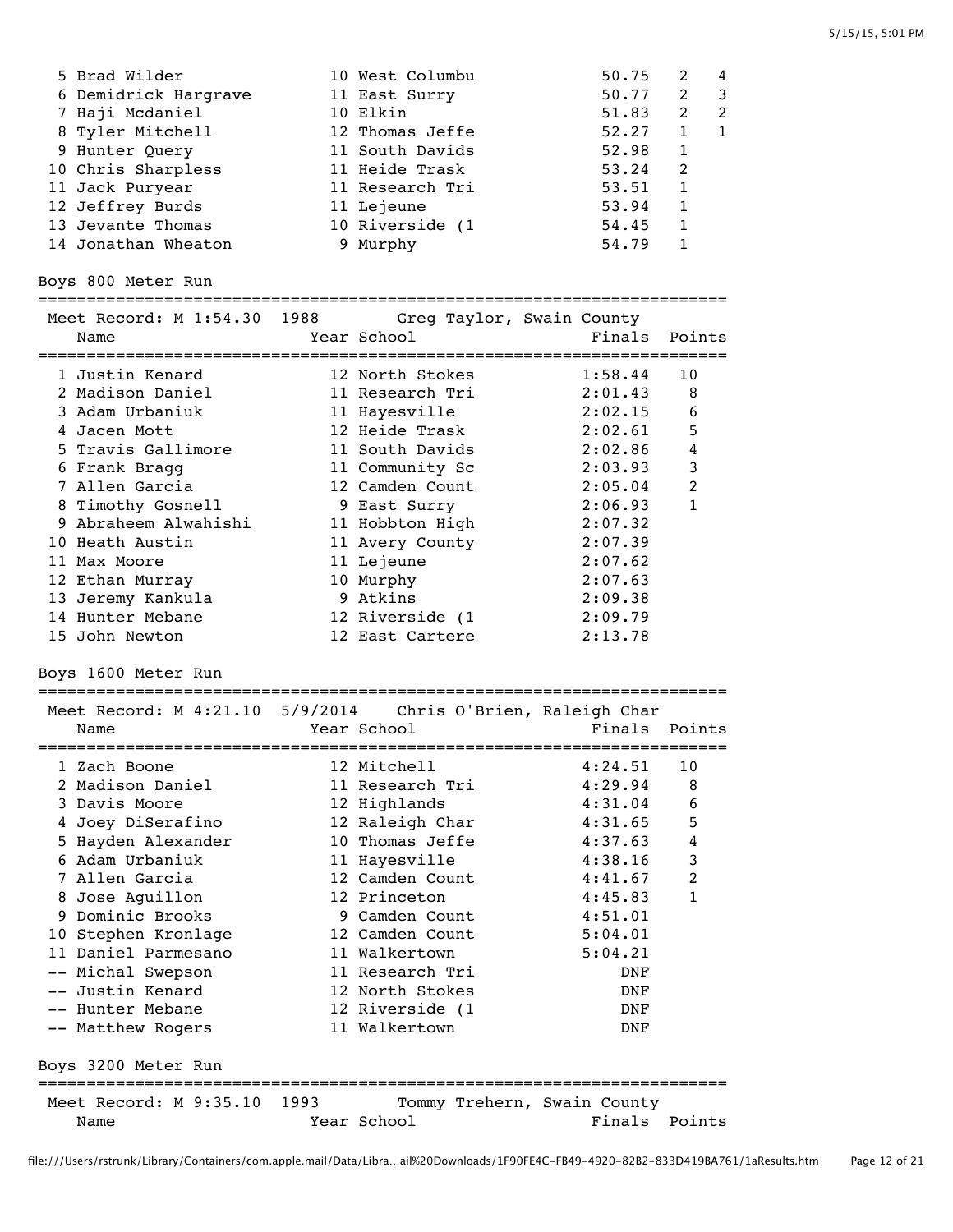|        | 1 Zach Boone                                                | 12 Mitchell     | 9:45.88                           | 10             |                            |        |
|--------|-------------------------------------------------------------|-----------------|-----------------------------------|----------------|----------------------------|--------|
|        | 2 Michal Swepson                                            | 11 Research Tri | 9:49.21                           | 8              |                            |        |
|        | 3 Joey DiSerafino                                           | 12 Raleigh Char | 10:02.36                          | 6              |                            |        |
|        | 4 Jacob Parker                                              | 11 Elkin        | 10:08.37                          | 5              |                            |        |
|        | 5 Kyle Rhodes                                               | 10 East Wilkes  | 10:15.60                          | $\overline{4}$ |                            |        |
|        | 6 Hayden Alexander                                          | 10 Thomas Jeffe | 10:26.99                          | $\mathbf{3}$   |                            |        |
|        | 7 Davis Moore                                               | 12 Highlands    | 10:32.93                          | $\overline{2}$ |                            |        |
|        | 8 Matthew Rogers                                            | 11 Walkertown   | 10:33.79                          | $\mathbf{1}$   |                            |        |
|        | 9 Timmy O'Neill                                             | 10 Raleigh Char | 10:35.18                          |                |                            |        |
|        | 10 Holden Newman                                            | 10 Northside (1 | 10:44.83                          |                |                            |        |
|        | 11 Jose Aguillon                                            | 12 Princeton    | 10:54.33                          |                |                            |        |
|        | 12 William Gosnell                                          | 11 Community Sc | 10:56.69                          |                |                            |        |
|        | 13 Blake Freeman                                            | 9 Walkertown    | 11:06.14                          |                |                            |        |
|        | 14 Josh Godwin                                              | 10 Southeast Ha | 12:00.97                          |                |                            |        |
|        | -- Stephen Kronlage                                         | 12 Camden Count | DNF                               |                |                            |        |
|        | -- Dominic Brooks                                           | 9 Camden Count  | DNF                               |                |                            |        |
|        | Boys 110 Meter Hurdles                                      |                 |                                   |                |                            |        |
|        | 8 Advance: Top 2 Each Heat plus Next 4 Best Times           |                 |                                   |                |                            |        |
|        | Meet Record: M 14.24 2009 David Lindsay, Winston-Salem Prep |                 |                                   |                |                            |        |
|        | Name                                                        | Year School     | Prelims Wind H#                   |                |                            |        |
|        | Preliminaries                                               |                 |                                   |                |                            |        |
|        | 1 Trey Lomax                                                | 11 Starmount    | $15.60Q - 1.4$                    |                | 2                          |        |
|        | 2 Jarred Small                                              | 10 Whiteville   | $15.94Q - 2.5$ 1                  |                |                            |        |
|        | 3 Marquail Al-montaser                                      | 11 Rosewood     | $15.67Q - 1.4$ 2                  |                |                            |        |
|        | 4 Johnny Frasier                                            | 12 Princeton    | $16.25Q - 2.5$ 1                  |                |                            |        |
|        | 5 Vidusha Rao                                               | 12 Raleigh Char | $16.13q - 1.4$ 2                  |                |                            |        |
|        | 6 Jermaine Smith                                            | 11 South Creek  | $16.30q -2.5$                     |                | $\overline{1}$             |        |
|        | 7 Logan Nelson                                              | 12 Walkertown   | $16.45q -1.4$                     |                | $\overline{\phantom{0}}$ 2 |        |
|        | 8 Ben Miller                                                | 12 Swain County | $16.90q -2.5$ 1                   |                |                            |        |
|        | 9 Foster Stroup                                             | 12 Murphy       | $16.94 - 2.5$ 1                   |                |                            |        |
|        | 10 William Fulford                                          | 11 Lejeune      | $16.96 - 1.4$ 2                   |                |                            |        |
|        | 11 Isaiah Nicholes                                          | 11 Albemarle    | $17.16 -2.5$ 1                    |                |                            | 17.152 |
|        | 12 Isidro Garcia                                            | 10 East Cartere | $17.16 - 1.4$ 2                   |                |                            | 17.157 |
|        | 13 Chase Burch                                              | 12 Riverside (1 | $17.45 - 1.4$ 2                   |                |                            |        |
|        | 14 DeAndre Hampton                                          | 9 Murphy        | $18.20 -1.4$ 2                    |                |                            |        |
|        | 15 Shepard Ottaway                                          | 12 North Stokes | $18.85 -2.5 1$                    |                |                            |        |
|        | -- Jarod Covington                                          | 10 Hayesville   |                                   | DNF -2.5 1     |                            |        |
|        | Boys 110 Meter Hurdles                                      |                 |                                   |                |                            |        |
|        | 2009<br>Meet Record: M 14.24                                |                 | David Lindsay, Winston-Salem Prep |                |                            |        |
|        | Name                                                        | Year School     | Finals Wind Points                |                |                            |        |
|        |                                                             |                 |                                   |                |                            |        |
| Finals |                                                             |                 |                                   |                |                            |        |
|        | 1 Marquail Al-montaser                                      | 11 Rosewood     | 15.57                             | $-0.8$         | 10                         |        |
|        | 2 Trey Lomax                                                | 11 Starmount    | $15.78 - 0.8$                     |                | 8                          |        |
|        | 3 Vidusha Rao                                               | 12 Raleigh Char | $15.91 - 0.8$                     |                | 6                          |        |
|        | 4 Jarred Small                                              | 10 Whiteville   | $16.30 - 0.8$                     |                | 5                          |        |
|        | 5 Johnny Frasier                                            | 12 Princeton    | $16.51 - 0.8$                     |                | 4                          |        |
|        | 6 Logan Nelson                                              | 12 Walkertown   | $16.73 - 0.8$                     |                | 3                          |        |
|        | 7 Ben Miller                                                | 12 Swain County | $17.13 - 0.8$                     |                | $\overline{c}$             |        |
|        | 8 Jermaine Smith                                            | 11 South Creek  | $17.48 - 0.8$                     |                | 1                          |        |

file:///Users/rstrunk/Library/Containers/com.apple.mail/Data/Libra…ail%20Downloads/1F90FE4C-FB49-4920-82B2-833D419BA761/1aResults.htm Page 13 of 21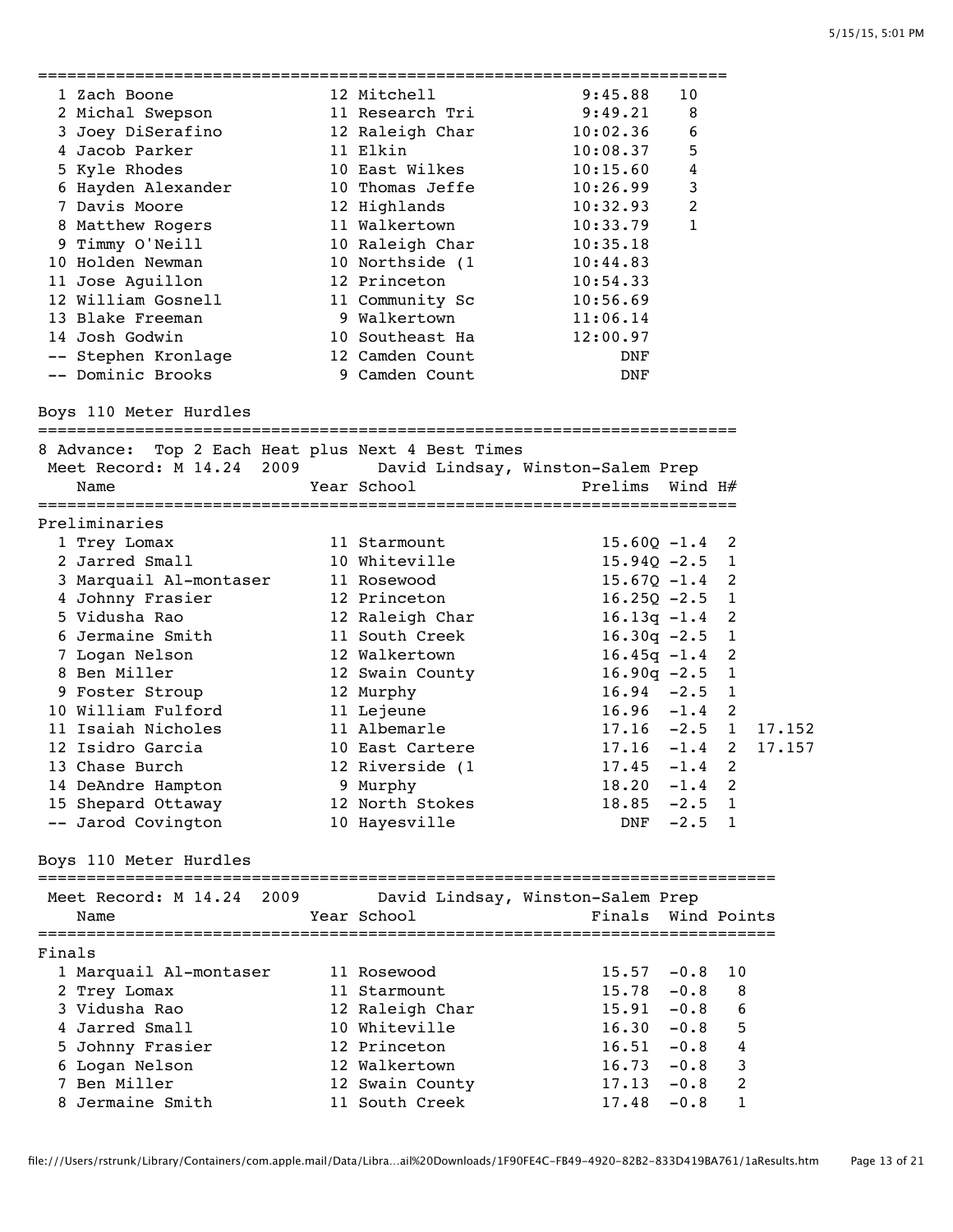Boys 300 Meter Hurdles

| Meet Record: M 38.58 2010           | T. J. Wilson, Princeton                     |                              |                |                |
|-------------------------------------|---------------------------------------------|------------------------------|----------------|----------------|
| Name                                | Year School                                 | Finals H# Points             |                |                |
|                                     |                                             |                              |                |                |
| 1 Vidusha Rao                       | 12 Raleigh Char                             | 40.48                        | 2              | 10             |
| 2 Jarred Small                      | 10 Whiteville                               | 41.14                        | $\overline{2}$ | 8              |
| 3 Shepard Ottaway                   | 12 North Stokes                             | 41.49                        | $\overline{2}$ | 6              |
| 4 Foster Stroup                     | 12 Murphy                                   | 41.70                        | 2              | 5              |
| 5 Isaiah Nicholes                   | 11 Albemarle                                | 41.76                        | $\mathbf{1}$   | $\bf 4$        |
| 6 Kevin Sanders                     | 11 Lejeune                                  | 41.87                        | $\mathbf{1}$   | 3              |
| 7 Chase Burch                       | 12 Riverside (1                             | 41.94                        | $\mathbf{1}$   | $\overline{2}$ |
| 8 Bristol Brockwell                 | 12 Andrews                                  | 41.99                        | $\overline{2}$ | 1              |
| 9 Grant Lindsay                     | 10 Murphy                                   | 42.54                        | $\overline{c}$ |                |
| 10 Zachary Nelson                   | 12 Walkertown                               | 42.57                        | $\overline{2}$ | 42.563         |
| 11 Aaron Hicks                      | 12 Heide Trask                              | 42.57                        | 1              | 42.566         |
| 12 Jo Jo Bryant                     | 11 Wallace-Rose                             | 42.58                        | 2              |                |
| 13 Isidro Garcia                    | 10 East Cartere                             | 43.12                        | $\mathbf{1}$   |                |
| 14 Marcus Adams                     | 11 Walkertown                               | 43.42                        | 1              |                |
| 15 Ben Miller                       |                                             |                              | $\mathbf{1}$   |                |
|                                     | 12 Swain County                             | 43.67                        |                |                |
| 16 Shamari Walters                  | 9 Southside Hi                              | 45.09                        | $\mathbf{1}$   |                |
| Boys 4x100 Meter Relay              |                                             |                              |                |                |
| Meet Record: M 41.19 1999 Pamlico   |                                             |                              |                |                |
|                                     | A. Midgette, D. Sawyer, B. Minor, F. Fisher |                              |                |                |
| School                              |                                             | Finals H# Points             |                |                |
|                                     |                                             |                              |                |                |
| 1 West Montgomery                   |                                             | 43.69                        | 2              | 10             |
| 1) Joquarius Leake 10               |                                             | 2) Dakota Lewellen 11        |                |                |
|                                     |                                             |                              |                |                |
| 3) Jaivius Morrison 10<br>2 Tarboro |                                             | 4) Cameron Moore 11<br>43.98 |                |                |
|                                     |                                             |                              | 1              | 8              |
| 1) Shamar Pippen 11                 |                                             | 2) Malcom Speller 11         |                |                |
| 3) Tahvier Cambridge 11             |                                             | 4) Carrington Davis 12       |                |                |
| 3 Riverside (1a)                    |                                             | 44.27                        | 1              | 6              |
| 1) Detarean Spruill 12              | 2) Tyler Carr 10                            |                              |                |                |
| 3) Malik Smith 11                   |                                             | 4) Jeremiah Wilson 11        |                |                |
| 4 Albemarle                         |                                             | 44.37                        | 2              | 5              |
| 1) Isaiah Nicholes 11               |                                             | 2) Laquavius Ratliff 12      |                |                |
| 3) Kani Sellers 12                  |                                             | 4) Terrace Ellis 12          |                |                |
| 5 Southside High School             |                                             | 44.50                        | 1              | 4              |
| 1) Lawrence Brown 11                | 2) Joe Myers 10                             |                              |                |                |
| 3) Will Mumford                     | 4) Raquan Ward 12                           |                              |                |                |
| 6 Bessemer City                     |                                             | 44.66                        | 2              | 3              |
| 1) Shun Allison 10                  |                                             | 2) De'aje Crawford 10        |                |                |
| 3) Di'Garyo Hoover 12               | 4) Isaiah Cole 10                           |                              |                |                |
| 7 Wallace-Rose Hill                 |                                             | 44.72                        | 2              | 2              |
| 1) Keshaun Canady 11                |                                             | 2) Johnta Wilson 11          |                |                |
| 3) D'Angelo Scriven-Howze 11        |                                             | 4) Rarkell Simmons 9         |                |                |
| 8 Raleigh Charter                   |                                             | 44.94                        | 1              | 1              |
|                                     |                                             |                              |                |                |
| 1) Enoch Cheung 9                   |                                             | 2) Kashish Patel 11          |                |                |
| 3) Cedrick Joseph 12                | 4) Nahusha Rao 12                           |                              |                |                |
| 9 Swain County                      |                                             | 45.07                        | 2              |                |
| 1) Angel Bowers 11                  |                                             | 2) Caleb Woodard 11          |                |                |
| 3) Shane Swimmer 9                  | 4) Jordan Cody 11                           |                              |                |                |
| 10 Heide Trask                      |                                             | 45.19                        | 1              | 45.181         |
| 1) Steven Jordan 10                 | 2) Tynaffit Davis                           |                              |                |                |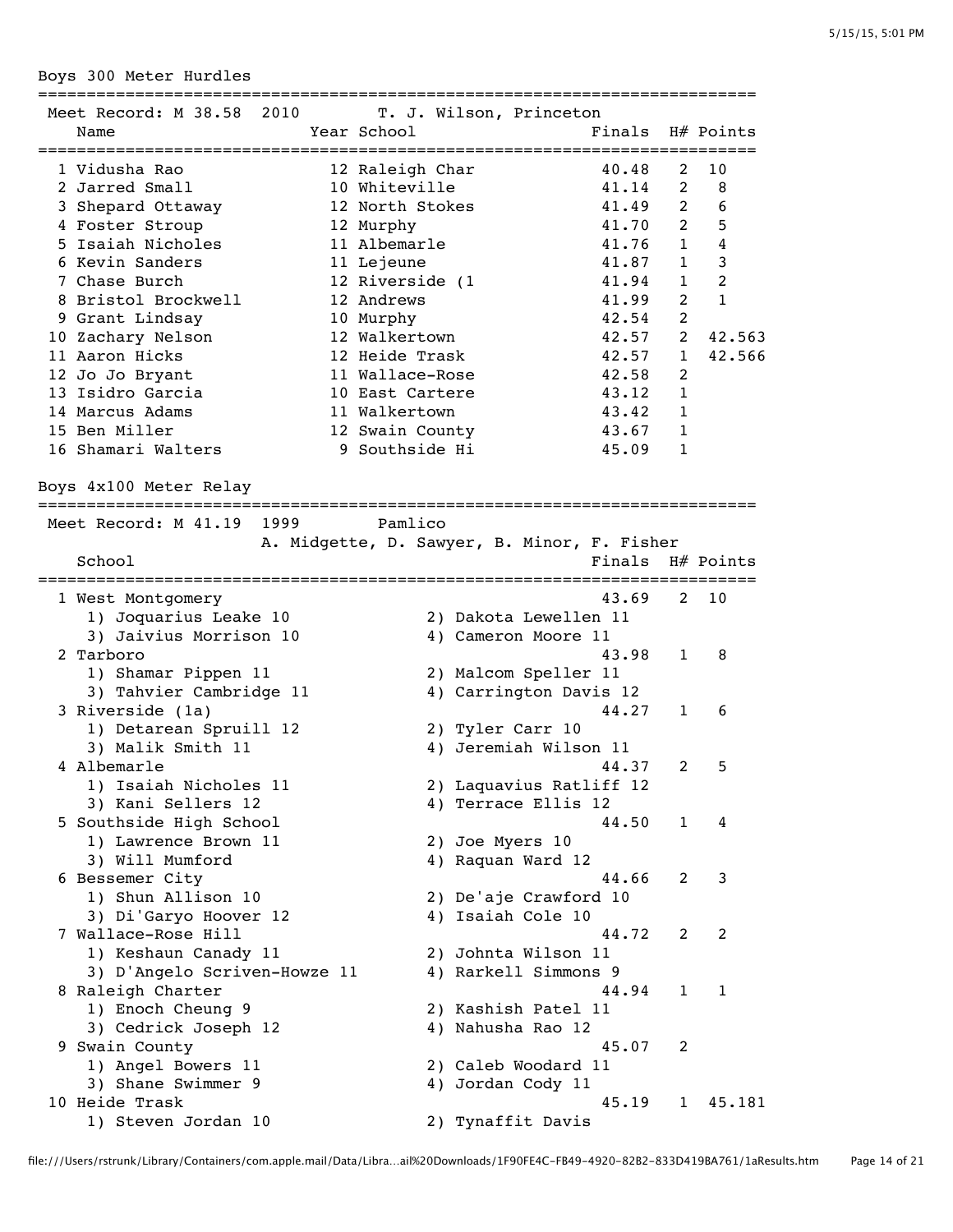3) Zenas Ward 10 4) Dorien Brown 9 11 North Moore 45.19 2 45.183 1) Pat Harner 2) Azendel Monroe 11 3) Marcus Maness 10 4) Tyreek Riddick Reynolds 10 12 Lejeune 12 anisotropic et al. (1990) 12 anisotropic et al. (1991) 12 anisotropic et al. (1991) 12 anisotropic et al. (1991) 12 anisotropic et al. (1991) 12 anisotropic et al. (1991) 12 anisotropic et al. (1991) 12 aniso 1) Mason Barnett 11 2) Tyree Hamilton 12 3) Da'Rod Crutchfield 10 4) D.J. Meyers 11 13 Mount Airy 15.45 2<br>
1) Devontae Dobson 12 2) Caleb Horton 12<br>
3) Christian Caberera 12 4) Tyler Palfreeman 12 1) Devontae Dobson 12 2) Caleb Horton 12 3) Christian Caberera 12 4) Tyler Palfreeman 12 14 Hayesville 45.50 2 1) Seth Hatherly 2) Braxton Cox 11 3) Brian Smith 9 4) Tyler Leek 11 15 James Kenan 45.66 1 1) Nick King 10 2) John Brooks 11 3) Chris Jones 10 4) Marquel Brinson 11 16 Robbinsville 46.50 1 1) Reece Postell 11 2) Devon Lewis 12 3) Colton Millsaps 11 (4) Lane Millsaps 11 Boys 4x200 Meter Relay ========================================================================== Meet Record: M 1:28.10 2009 Hendersonville D. Orr, T. Combs, B. Neale, D. Demps School **Finals H**# Points ========================================================================== 1 Southside High School 1:31.40 1 10 1) Lawrence Brown 11 2) Zikayah Crawford 10 3) Raquan Ward 12 4) Tyreik Gaskins 12 2 Tarboro 1:32.22 1 8 1) Tahvier Cambridge 11 2) Warren Mitchell jr 12 3) Malcom Speller 11 4) Carrington Davis 12 3 Rosewood 1:32.30 2 6 1) Montonio Wheeler 10 2) Zach Barnes 11 3) Airic Murray 12 4) Quan Joyner 12 4 Albemarle 1:32.65 2 5 1) Isaiah Nicholes 11 2) Kani Sellers 12 3) Terrace Ellis 12 4) Laquavius Ratliff 12 5 Heide Trask 1:33.00 1 4 1) Steven Jordan 10 2) Dorien Brown 9 3) Tynaffit Davis 4) Chris Sharpless 11 6 North Edgecombe 1:33.40 1 3 1) Jarius Collins 12 2) Mark Williams 9 3) Ahmad Lyons 10 4) Jacoby Bullock 11 7 Hayesville 1:33.41 2 2 1) Chayton McClure 10 2) Braxton Cox 11 3) Hunter Reaux 11 4) Brian Smith 9 8 Raleigh Charter 1:33.69 2 1 1) Enoch Cheung 9 2) Kashish Patel 11 3) Cedrick Joseph 12 (4) Nahusha Rao 12 9 Bessemer City 1:33.93 2 1) Joseph Rich 12 2) Isaiah Cole 10 3) De'aje Crawford 10  $\hskip1cm$  4) Shun Allison 10 10 Lejeune 1:34.14 1 1) Mason Barnett 11 2) Tyree Hamilton 12 3) Da'Rod Crutchfield 10 4) Douglas Myers 11 11 Princeton 1:34.36 1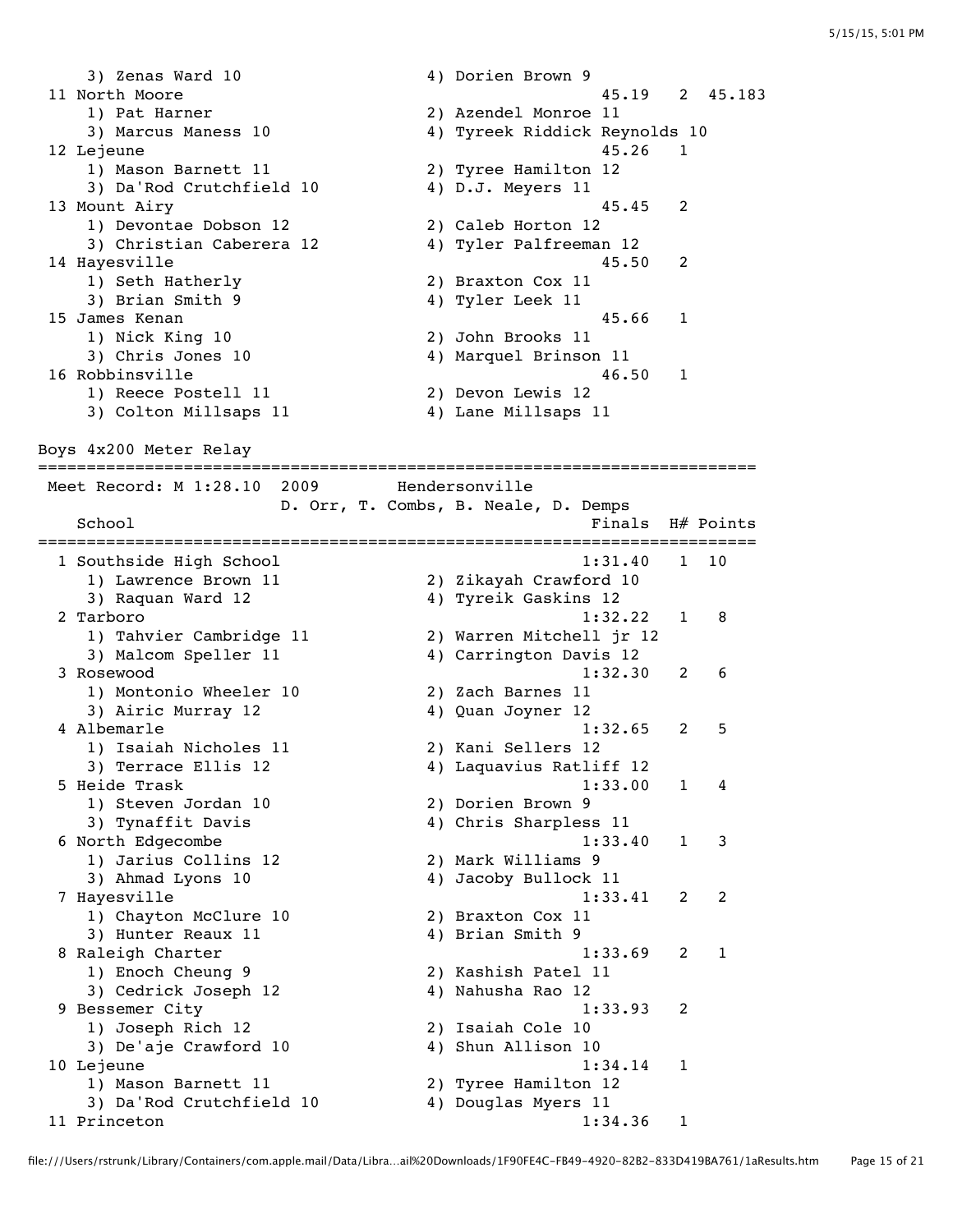1) Jarrett Pearce 12 2) Johnny Frasier 12 3) Jamie Pearce 12 (4) Earl Gibson 10 12 Mount Airy 1:34.77 2 1) Devontae Dobson 12 2) Caleb Horton 12 3) Christian Caberera 12 4) Tyler Palfreeman 12 13 Murphy 1:37.21 1 1) Jonathan Wheaton 9 2) Ian Davis 10 3) Andrew Roche 10 4) Tyler Wiley 12 14 Andrews 1:38.28 1 1) Taylor Parker 2) Dillon Ward 11 3) Cody Smith 9 4) Jacob Moore 12 -- Atkins DQ 2 Interference 1) Garrett Whitaker 10 2) Jeremy Kankula 9 1) Garrett Whitaker 10 (2) Jeremy Kankula 9<br>3) Tony Davis 11 (4) Haywood Peebles 11 -- Winston-Salem Prep Academy DQ 2 Exch outside zone 1) Joseph Littlejohn 9 2) Jasheen Ross 12 3) Kelvin Jones 10 (4) Jacob Cobbs 11 Boys 4x400 Meter Relay ========================================================================== Meet Record: M 3:20.42 2009 Hendersonville School **Finals** H# Points ========================================================================== 1 Rosewood 3:29.46 2 10 1) Airic Murray 12 2) Quan Joyner 12 3) Montonio Wheeler 10  $4$ ) Zach Barnes 11 2 North Stokes 3:29.66 2 8 1) Andy Kopp 12 2) Andrew Lankford 11<br>3) Shepard Ottaway 12 4) Justin Kenard 12 a and the contract of the contract the contract of the contract of the 3; Shepard Ottaway 12 4) Justin Kenard 12<br>2 6 3:31.48 3:31.48 6 3:31.48 2 6 3 Thomas Jefferson Classical Aca<br>3:31.48 2 3:31.48 3:31.48 2 1) Zander Bell 9 2) Michael Minder 12 3) Jaylon Simmons 11 4) Tyler Mitchell 12 4 Atkins 3:32.62 2 5 1) Tony Davis 11 2) Maiz Lawson 9 3) Haywood Peebles 11 4) Jeremy Kankula 9 5 Southside High School 3:35.23 1 4 1) Zikayah Crawford 10 2) Tyreik Gaskins 12 3) Levonta Grimes 12 (4) Raquan Ward 12 6 Raleigh Charter 3:36.42 1 3 1) Enoch Cheung 9 2) Kashish Patel 11 3) Nahusha Rao 12 4) Vidusha Rao 12 7 Pender 3:38.25 1 2 1) Justin Hooper 10 2) Jeremy Stanley 12 3) Charlie Peel 12 4) Kenny Thornton 12 8 Heide Trask 3:39.28 2 1 1) Steven Jordan 10<br>3) Jacquan London 11 2) Jacen Mott 12<br>4) Chris Sharpless 11 9 Avery County 3:41.58 2 1) Tre Jackson 2) Derek Plyler 11 3) Heath Austin 11 4) Jaxon Roberts 11 10 South Davidson 3:41.91 2 1) Bladen Parrish 11 2) Travis Gallimore 11 3) Austin Bond 10 4) Hunter Query 11 11 Camden County 2:42.75 1 1) Allen Garcia 12 2) Noah Tuttle 12 3) Jamar Cowell 12 4) Trevor Carr 11 12 Lejeune 3:42.87 1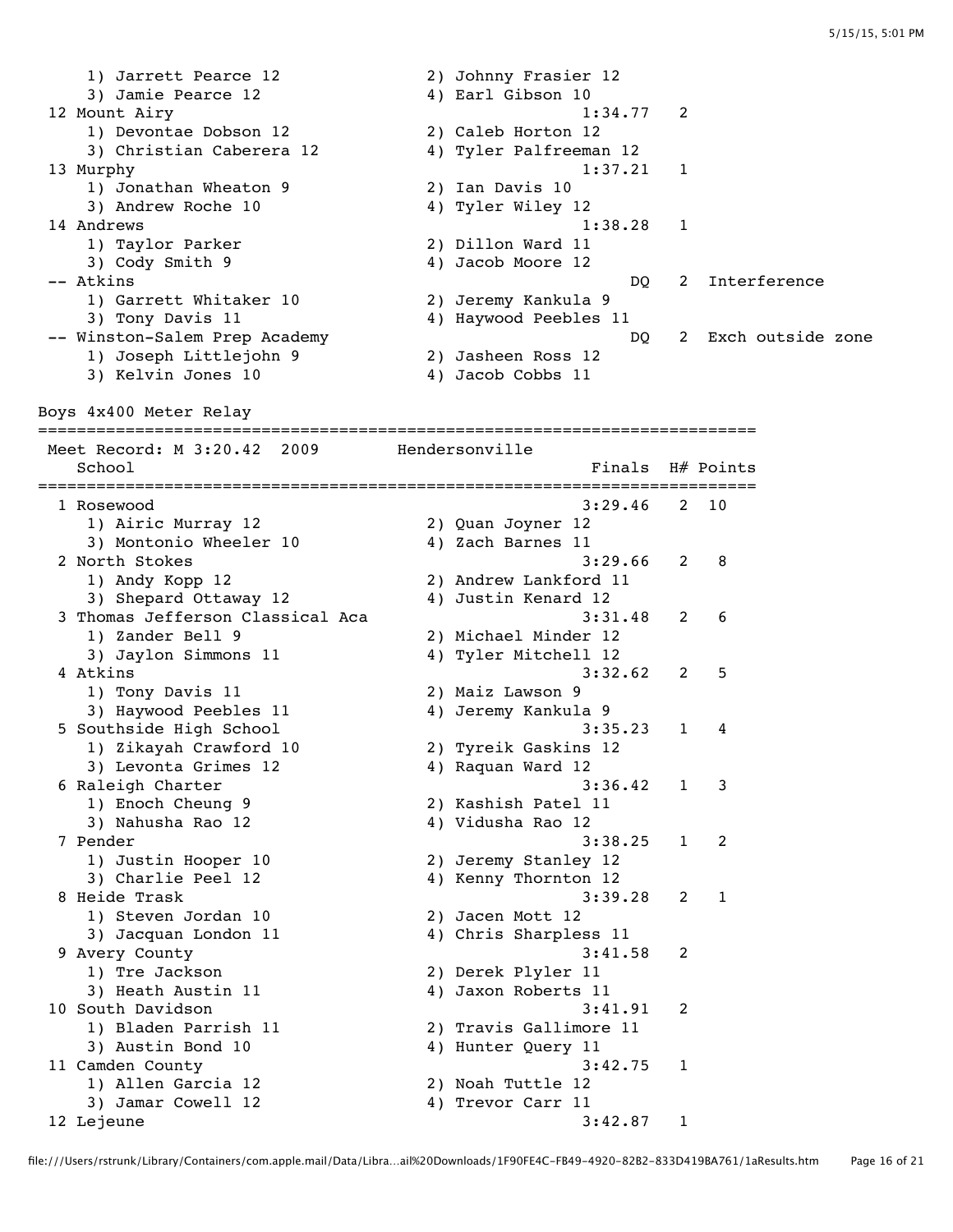1) Jeffrey Burds 11 2) James Osborne 12 3) Da'Rod Crutchfield 10 4) Giovanni Traversi-Adams 11 13 Andrews 3:43.90 1 1) Jonathan Ogilvie 9 ndiale and the set of the set of the set of the set of the set of the set of the set of the set of the set of<br>3) Dillon Ward 11 4) Bristol Brockwell 12 14 Murphy 3:45.51 1 1) Jonathan Wheaton 9 2) Ethan Murray 10 3) Foster Stroup 12 4) Reagan Lindsay 12 15 Walkertown 3:49.24 1 1) Marcus Williams 2) Bryan Reaves 11 3) Marcus Adams 11 (4) Logan Nelson 12 -- North Edgecombe 2008 and 2008 and 2008 and 2008 and 2008 and 2008 and 2008 and 2008 and 2008 and 2008 and 2008 and 2008 and 2008 and 2008 and 2008 and 2008 and 2008 and 2008 and 2008 and 2008 and 2008 and 2008 and 2008 1) Cortez Evans 11 2) Jarius Collins 12 3) Mark Williams 9 4) Jacoby Bullock 11 Boys 4x800 Meter Relay ======================================================================= Meet Record: M 8:09.33 2009 Hendersonville C. LaBelle, J. Cosgrove, T. O'Connell, E. Hernande School **Finals** Points ======================================================================= 1 Research Triangle 1) Andy Klappenbach 11 2) Jack Puryear 11 3) Michal Swepson 11 4) Madison Daniel 11 2 South Davidson 8:21.42 8 1) Bladen Parrish 11 2) Hunter Query 11 3) Austin Bond 10 4) Travis Gallimore 11 3 Riverside (1a) 8:36.74 6 1) Chase Burch 12 2) Jevante Thomas 10 3) Jai Wiggins 12 12 12 12 12 13 4 4 Hunter Mebane 12 4 Walkertown 8:38.88 5 1) Matthew Rogers 11 2) Logan Carter 9 3) Donwill Jamison 11 4) Ryan Carter 12 5 Bishop McGuinness 8:41.71 4<br>1) Bryan Soltis 12 2) Jack Brennan 1) Bryan Soltis 12 2) Jack Brennan 3) Andrew DeSalvo 9 4) Thomas Boyers 12 6 Thomas Jefferson Classical Aca  $8:45.84$  3<br>1) Ryuki Deaton 11  $3$ ) Hayden Alexander 10  $4$ ) Jaylon Simmons 11 1) Ryuki Deaton 11 2) John Ellis 9 3) Hayden Alexander 10 4) Jaylon Simmons 11 7 Lejeune 8:46.56 2 1) Max Moore 11 2) James Osborne 12 3) Arturo Moreno 12 4) Giovanni Traversi-Adams 11 8 Murphy 8:46.82 1 1) Ethan Murray 10 2) Gavin Harris 10 3) Ethan Sneed 10 4) Reagan Lindsay 12 9 Community School of Davidson 8:48.69 1) Zack McAfee 12 2) Colby Godwin 11 3) William Gosnell 11 4) Frank Bragg 11 10 Union 8:56.45 1) Irvin Ocampo 9 2) Brandon Castro 10 3) Michael Pineda 11 (1998)<br>3) Michael Pineda 11 (1998) 4) Jose Matute 10 11 Rosman 8:58.56 1) William Partin 10 2) Ben Miner 9 3) Matthew Owen 11 4) Ethan Orr 11 12 Pender 9:04.38 1) Ben Avila-Wheeler 12 2) Lucas Bautista Santiago 10 3) Jeremy Stanley 12 (4) Charlie Peel 12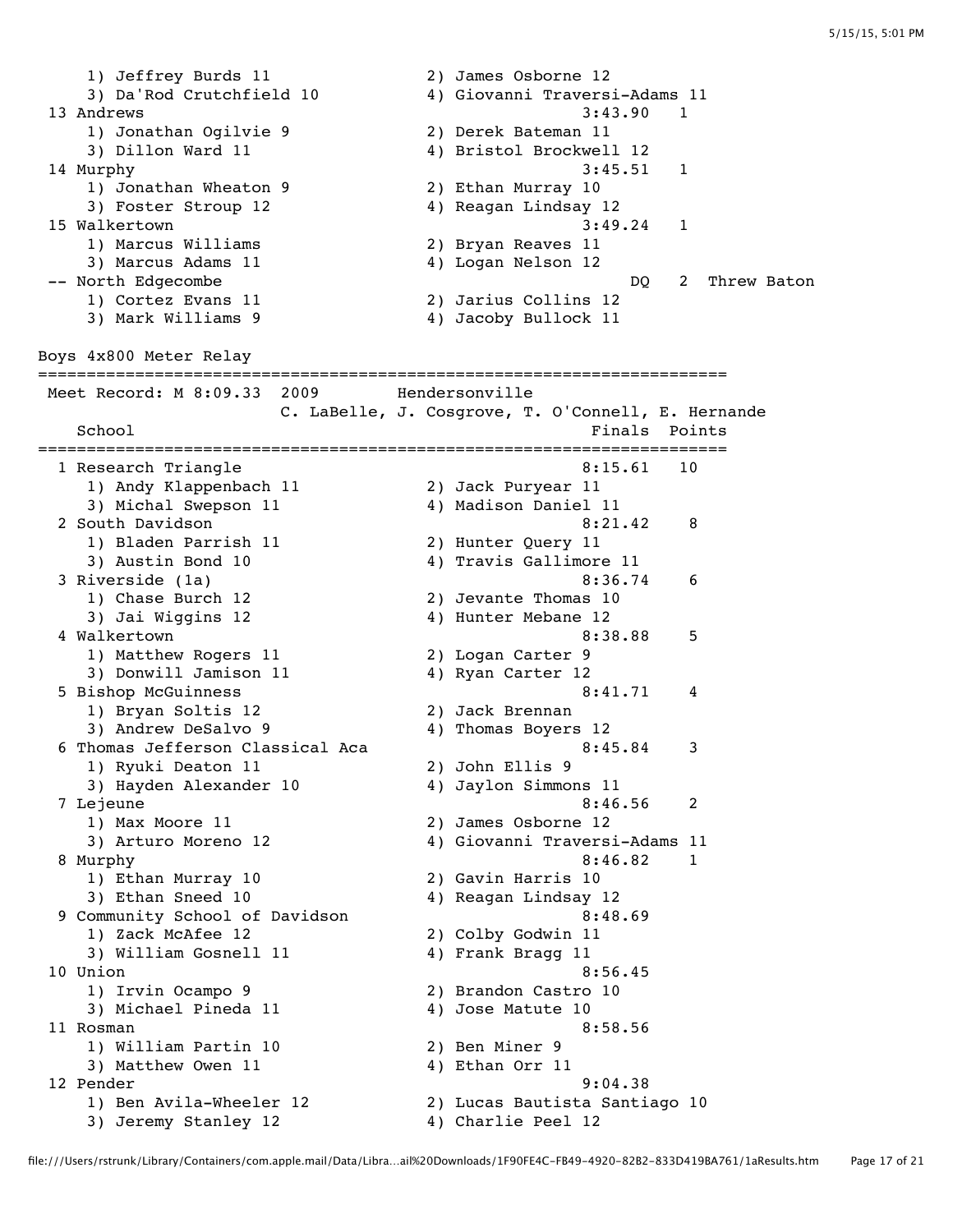13 South Creek 9:35.12 1) Adam Smith 12 2) Ja'Veon Wiggins 11 3) Cole Smith 10 4) Raiquan Rodney 12 -- Atkins DQ Exch violation 1) Elijah Nelson 2) Luke Leahy Higgins 12 3) Tony Davis 11 4) Jeremy Kankula 9 -- Camden County and County and County and County and County and County and County and County and County and County and County and County and County and County and County and County and County and County and County and Cou 1) Stephen Kronlage 12 2) Jeff Brooks 3) Dominic Brooks 9 4) Allen Garcia 12 -- Princeton DQ Exch violation 1) Hunter Mitchell 11 2) Austin Sullivan 10 3) Jose Moreno 11 (4) Jose Aguillon 12 Boys High Jump ======================================================================= Meet Record: M 7-00 2003 Dakota Dunn, East Montgomery Name Tear School Tear School Finals Points ======================================================================= 1 Dc Braswell 10 Avery County 6-02.00 10 2 Jacob Lewis 11 Robbinsville 6-00.00 8 3 Armand Holmes 12 Heide Trask J6-00.00 5.50 3 Austin Pruitt 9 North Stokes J6-00.00 5.50 5 Tyquan Davis 12 Heide Trask 5-10.00 3.50 5 Elijah Dumas 12 West Montgom 5-10.00 3.50 7 Kevin Sanders 11 Lejeune J5-10.00 1.50 7 Ryan Winz 11 Camden Count J5-10.00 1.50 10 Quinton Campbell 9 Walkertown J5-10.00 10 Matthew Fenz 11 Manteo J5-10.00 11 Isaiah Cole 10 Bessemer Cit J5-10.00 12 Jeremiah Wilson 11 Riverside (1 J5-10.00 13 Tyler Hanks 10 Alleghany 5-08.00 14 Jonathan Hildreth 11 Highland Tec J5-08.00 -- Garrett Tyndall 12 Rosewood NH -- Zach Barnes 11 Rosewood NH Boys Pole Vault ======================================================================= Meet Record: M 15-00 2010 Landon Hunt, Robbinsville Name Year School Finals Points ======================================================================= 1 Laith Nickell 11 North Stokes 14-00.00 10 2 Cooper Reinert 11 Swain County 12-00.00 8 3 Martin Bayles 12 Princeton J12-00.00 6 4 Reece Postell 11 Robbinsville J12-00.00 5 5 Mark Tucker 11 North Stokes 11-00.00 3.50 5 Andy Kopp 12 North Stokes 11-00.00 3.50 7 Tim Butts 12 Gray Stone D J11-00.00 2 8 Zach Hinnant 11 Rosewood 10-06.00 1 9 Anthony Toineeta 10 Cherokee 9-06.00 10 Shane Osborne 10 Lejeune J9-06.00 11 Alex Godwin 10 Rosewood 8-06.00 12 Luke Brush 9 Princeton 8-00.00 -- James Osborne 12 Lejeune NH Boys Long Jump ============================================================================ Meet Record: M 25-00 1986 Clifton Ethridge, Hendersonville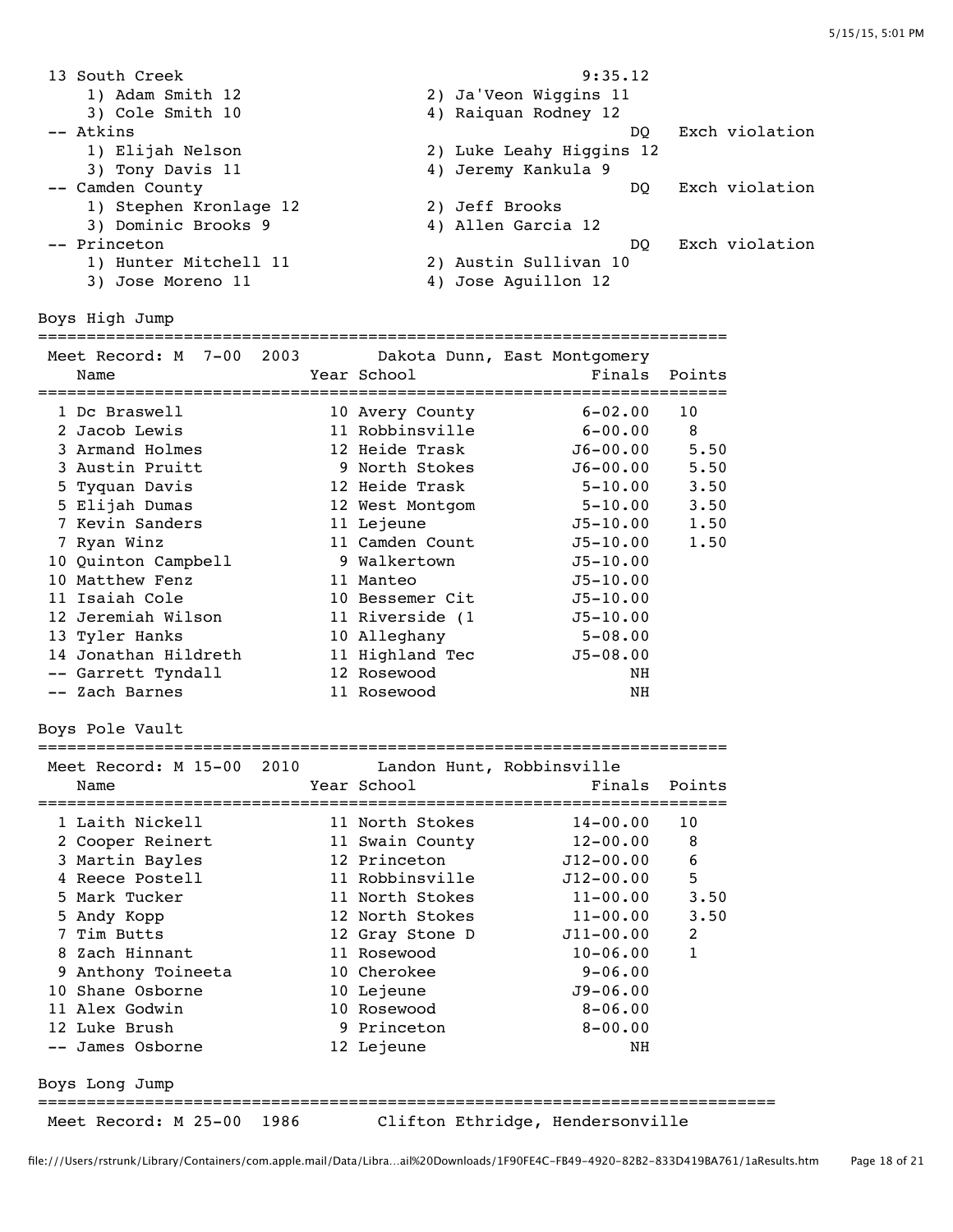|   | Name                      |      | Year School                      | Finals           |                | Wind Points    |
|---|---------------------------|------|----------------------------------|------------------|----------------|----------------|
|   | 1 Tyler Leek              |      | 11 Hayesville                    | $22 - 01.00$     | 0.7            | 10             |
|   | 2 Da'Rod Crutchfield      |      | 10 Lejeune                       | $21 - 03.50$     | 2.6            | 8              |
|   | 3 Jarius Collins          |      | 12 North Edgeco                  | $20 - 09.50$     | 1.9            | 6              |
|   | 4 Tre' Edwards            |      | 11 Chatham Cent                  | $20 - 08.50$     | 1.0            | 5              |
|   | 5 Shamarii Moore          |      | 12 Albemarle                     | $20 - 02.00$     | $2 \cdot 2$    | 4              |
|   | 6 Rayshawn Deloach        |      | 12 Pender                        | $20 - 01.50$     | 0.7            | $\mathbf{3}$   |
|   | 7 Angel Bowers            |      | 11 Swain County                  | $20 - 01.00$     | 0.2            | $\overline{2}$ |
| 8 | Tyquan Davis              |      | 12 Heide Trask                   | 19-11.00         | 1.4            | $\mathbf{1}$   |
|   | 9 Hunter Reaux            |      | 11 Hayesville                    | 19-08.75         | 2.2            |                |
|   | 10 Kevin Sanders          |      | 11 Lejeune                       | $19 - 04.25$     | 1.1            |                |
|   | 11 Lawrence Brown         |      | 11 Southside Hi                  | $19 - 01.50$     | 1.5            |                |
|   | 12 Kani Sellers           |      | 12 Albemarle                     | $18 - 11.00$ 1.9 |                |                |
|   | 13 Van McCollum           |      | 9 Avery County                   | $18 - 08.50$     | 0.3            |                |
|   | 14 Earl Gibson            |      | 10 Princeton                     | $18 - 07.50$     | 0.9            |                |
|   | 15 John Brooks            |      | 11 James Kenan                   | $17 - 11.50$     | 2.0            |                |
|   | 16 Adrian Brown           |      | 12 North Stanly                  | $15 - 04.25$     | 2.2            |                |
|   | Boys Triple Jump          |      |                                  |                  |                |                |
|   | Meet Record: M 49-02 2010 |      | Isaac Blakeney, Monroe           |                  |                |                |
|   | Name                      |      | Year School                      | Finals           |                | Wind Points    |
|   |                           |      |                                  |                  |                |                |
|   | 1 Trevor Carr             |      | 11 Camden Count                  | $46 - 05.00$     | 1.8            | 10             |
|   | 2 Haji Mcdaniel           |      | 10 Elkin                         | $44 - 02.00$     | 1.9            | 8              |
|   | 3 Marquail Al-montaser    |      | 11 Rosewood                      | $42 - 09.00$     | 1.3            | 6              |
|   | 4 Hunter Reaux            |      | 11 Hayesville                    | $41 - 11.00$     | $2 \cdot 1$    | 5              |
|   | 5 Tyler Leek              |      | 11 Hayesville                    | $41 - 10.50$     | 1.6            | $\overline{4}$ |
|   | 6 Trey Lomax              |      | 11 Starmount                     | 41-03.00         | $2 \cdot 6$    | 3              |
|   | 7 Douglas Myers           |      | 11 Lejeune                       | 40-11.50         | 2.9            | $\overline{2}$ |
| 8 | Tyquan Davis              |      | 12 Heide Trask                   | 40-10.00         | 1.7            | $\mathbf{1}$   |
|   | 9 Rayshawn Deloach        |      | 12 Pender                        | 40-09.00         | 1.8            |                |
|   | 10 Ronald Dennis          |      | 9 Southside Hi                   | $40 - 03.00$     | 2.2            |                |
|   | 11 Kashish Patel          |      | 11 Raleigh Char                  | 39-00.00         | 2.2            |                |
|   | 12 Roman Fryar            |      | 11 South Creek                   | $38 - 11.00$     | 1.7            |                |
|   | 13 Kani Sellers           |      | 12 Albemarle                     | $38 - 04.50$     | 1.5            |                |
|   | 14 Keagan Mullally        |      | 11 Community Sc                  | $37 - 07.00$     | 0.6            |                |
|   | 14 Angel Bowers           |      | 11 Swain County                  | $37 - 07.00$     | 1.5            |                |
|   | -- Adrian Brown           |      | 12 North Stanly                  | FOUL             |                |                |
|   | Boys Shot Put             |      |                                  |                  |                |                |
|   | Meet Record: M 60-10.25   | 2005 | Torrey Prayer, Farmville Central |                  |                |                |
|   | Name                      |      | Year School                      | Finals           | Points         |                |
|   | 1 Jacob Whitaker          |      | 12 Andrews                       | $56 - 04.25$     | 10             |                |
|   | 2 Samson Bradsher         |      | 12 Hobbton High                  | $51 - 00.50$     | 8              |                |
|   | 3 Ross Lucia              |      | 11 North Stokes                  | $49 - 05.50$     | 6              |                |
|   | 4 Ronald Brown            |      | 12 Atkins                        | $46 - 05.50$     | 5              |                |
|   | 5 James Owens III         |      | 12 James Kenan                   | $46 - 02.50$     | 4              |                |
|   | 6 Josh Houser             |      | 12 Starmount                     | $45 - 08.25$     | 3              |                |
|   | Tyler Holloway            |      | 11 Andrews                       | $43 - 09.00$     | $\overline{2}$ |                |
|   | 8 Tyree Chavious          |      | 11 Rosewood                      | $43 - 05.00$     | 1              |                |
|   | 9 Antonio Powell          |      | 12 Whiteville                    | $42 - 09.00$     |                |                |
|   | 10 Austin Boyles          |      | 12 North Stokes                  | $42 - 07.00$     |                |                |
|   | 11 Ma'Leek Gilbert        |      | 11 South Creek                   | $42 - 01.50$     |                |                |
|   |                           |      |                                  |                  |                |                |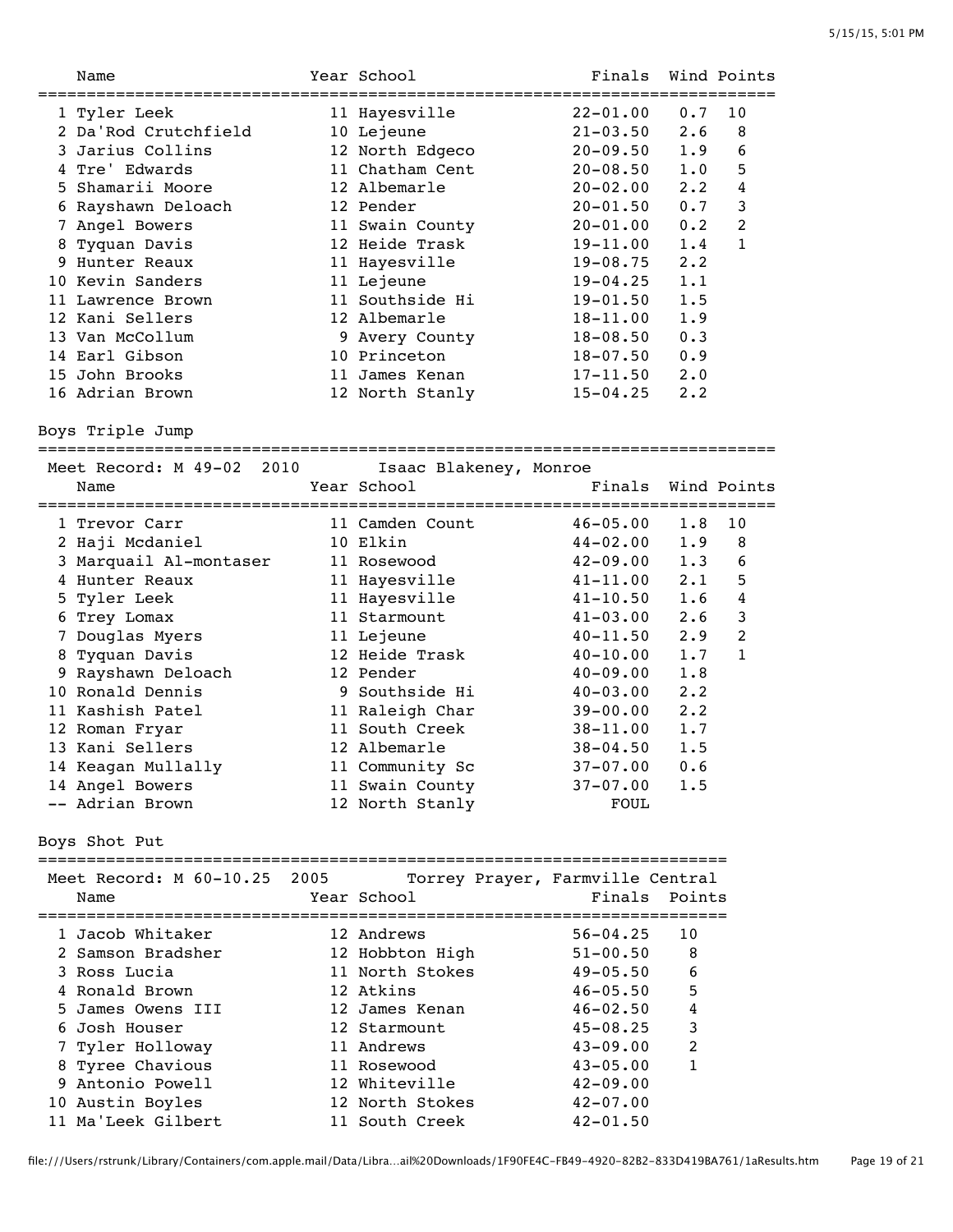| 12 Cameron Debty    | 11 Andrews      | $39 - 08.75$ |
|---------------------|-----------------|--------------|
| 13 Jalen Price      | 11 Riverside (1 | $39 - 06.00$ |
| 14 Raekwon Mourning | 11 Southside Hi | $39 - 00.50$ |
| 15 Damian Mitchell  | 11 Northampton  | $37 - 06.00$ |
| 16 Caleb Woodard    | 11 Swain County | $36 - 02.50$ |
|                     |                 |              |

Boys Discus Throw

| Name |                                                                                                                                                                                                                                                                                                                        |                                                                                                                                                                                                                                                                                                                                  |                                                                                                                                |
|------|------------------------------------------------------------------------------------------------------------------------------------------------------------------------------------------------------------------------------------------------------------------------------------------------------------------------|----------------------------------------------------------------------------------------------------------------------------------------------------------------------------------------------------------------------------------------------------------------------------------------------------------------------------------|--------------------------------------------------------------------------------------------------------------------------------|
|      |                                                                                                                                                                                                                                                                                                                        |                                                                                                                                                                                                                                                                                                                                  | 10                                                                                                                             |
|      |                                                                                                                                                                                                                                                                                                                        |                                                                                                                                                                                                                                                                                                                                  | 8                                                                                                                              |
|      |                                                                                                                                                                                                                                                                                                                        |                                                                                                                                                                                                                                                                                                                                  | 6                                                                                                                              |
|      |                                                                                                                                                                                                                                                                                                                        |                                                                                                                                                                                                                                                                                                                                  | 5                                                                                                                              |
|      |                                                                                                                                                                                                                                                                                                                        |                                                                                                                                                                                                                                                                                                                                  | 4                                                                                                                              |
|      |                                                                                                                                                                                                                                                                                                                        |                                                                                                                                                                                                                                                                                                                                  | 3                                                                                                                              |
|      |                                                                                                                                                                                                                                                                                                                        |                                                                                                                                                                                                                                                                                                                                  | $\overline{2}$                                                                                                                 |
|      |                                                                                                                                                                                                                                                                                                                        | $128 - 05$                                                                                                                                                                                                                                                                                                                       | 1                                                                                                                              |
|      |                                                                                                                                                                                                                                                                                                                        | $121 - 00$                                                                                                                                                                                                                                                                                                                       |                                                                                                                                |
|      |                                                                                                                                                                                                                                                                                                                        | $120 - 05$                                                                                                                                                                                                                                                                                                                       |                                                                                                                                |
|      |                                                                                                                                                                                                                                                                                                                        | $117 - 07$                                                                                                                                                                                                                                                                                                                       |                                                                                                                                |
|      |                                                                                                                                                                                                                                                                                                                        | $116 - 10$                                                                                                                                                                                                                                                                                                                       |                                                                                                                                |
|      |                                                                                                                                                                                                                                                                                                                        | $110 - 07$                                                                                                                                                                                                                                                                                                                       |                                                                                                                                |
|      |                                                                                                                                                                                                                                                                                                                        | $105 - 07$                                                                                                                                                                                                                                                                                                                       |                                                                                                                                |
|      |                                                                                                                                                                                                                                                                                                                        | $91 - 07$                                                                                                                                                                                                                                                                                                                        |                                                                                                                                |
|      |                                                                                                                                                                                                                                                                                                                        | FOUL                                                                                                                                                                                                                                                                                                                             |                                                                                                                                |
|      | 1 Jacob Whitaker<br>2 Samson Bradsher<br>3 Austin Boyles<br>4 Scotty Harris<br>5 Josh Houser<br>6 Malcolm Malone<br>7 Ross Lucia<br>8 Tyler Graves<br>9 Todd Self<br>10 Antwoine Pittman<br>11 Timothy Turner<br>12 Quantellis Andrew<br>13 Spencer Broome<br>14 Bradley Gurrola<br>15 Kaleb Bowen<br>-- Jayson Pender | Meet Record: M 159-06 2007<br>Year School<br>12 Andrews<br>12 Hobbton High<br>12 North Stokes<br>12 Riverside (1<br>12 Starmount<br>10 Mount Airy<br>11 North Stokes<br>12 Murphy<br>10 Mitchell<br>11 North Edgeco<br>12 Wallace-Rose<br>11 North Edgeco<br>10 Highland Tec<br>12 Hobbton High<br>10 South Robeso<br>12 Tarboro | Ahmad Garrison, Topsail<br>Finals Points<br>$151 - 09$<br>151-05<br>149-11<br>148-03<br>$146 - 04$<br>$130 - 09$<br>$130 - 05$ |

Women - Team Rankings - 18 Events Scored

| 1) Winston-Salem Prep Academy | 64   |    | 2) Community School of David | 56    |
|-------------------------------|------|----|------------------------------|-------|
| 3) Swain County               | 48   |    | 4) Louisburg                 | 38    |
| 5) Robbinsville               | 37   |    | 6) Avery County              | 35    |
| 7) Mount Airy                 | 31   | 7) | North Stokes                 | 31    |
| 9) Camden County              | 30   |    | 9) Elkin                     | 30    |
| 11) Queens Grant              | 25   |    | 12) Pamlico County           | 21    |
| 13) Andrews                   | 17   |    | 14) Whiteville               | 16    |
| 14) Walkertown                | 16   |    | 16) Pine Lake Preparatory    | 15    |
| 17) Heide Trask               | 14   |    | 18) Murphy                   | 12.50 |
| 19) Atkins                    | 12   |    | 19) Hayesville               | 12    |
| 21) Starmount                 | 11   |    | 22) Princeton                | 9     |
| 22) Perquimans County         | 9    |    | 22) Mitchell                 | 9     |
| 25) Spring Creek              | 8    |    | 25) Northwest Halifax        | 8     |
| 27) Tarboro                   | 7    |    | 27) Granville Central        | 7     |
| 27) Riverside (1A)            | 7    |    | 30) Weldon                   | 6     |
| 30) Pender                    | 6    |    | 30) Highlands                | 6     |
| 33) Raleigh Charter           | 4    |    | 33) Alleghany                |       |
| 33) Bishop McGuinness         | 4    |    | 33) Union                    | 4     |
| 37) Northside (1A)            | 3.50 |    | 38) North Duplin             | 3     |
| 38) Cherokee                  | 3    |    | 38) Southside High School    | 3     |
| 38) Gray Stone Day School     | 3    |    | 38) West Montgomery          | 3     |
| 38) Rosewood                  | 3    |    | 38) South Davidson           | 3     |
| 45) Hiwassee Dam              | 2    |    | 45) Lejeune                  | 2     |
| 45) North Stanly              | 2    |    | 48) Hobbton High School      | 1     |
| 48) Ocracoke High School      | 1    |    |                              |       |

## Men - Team Rankings - 18 Events Scored